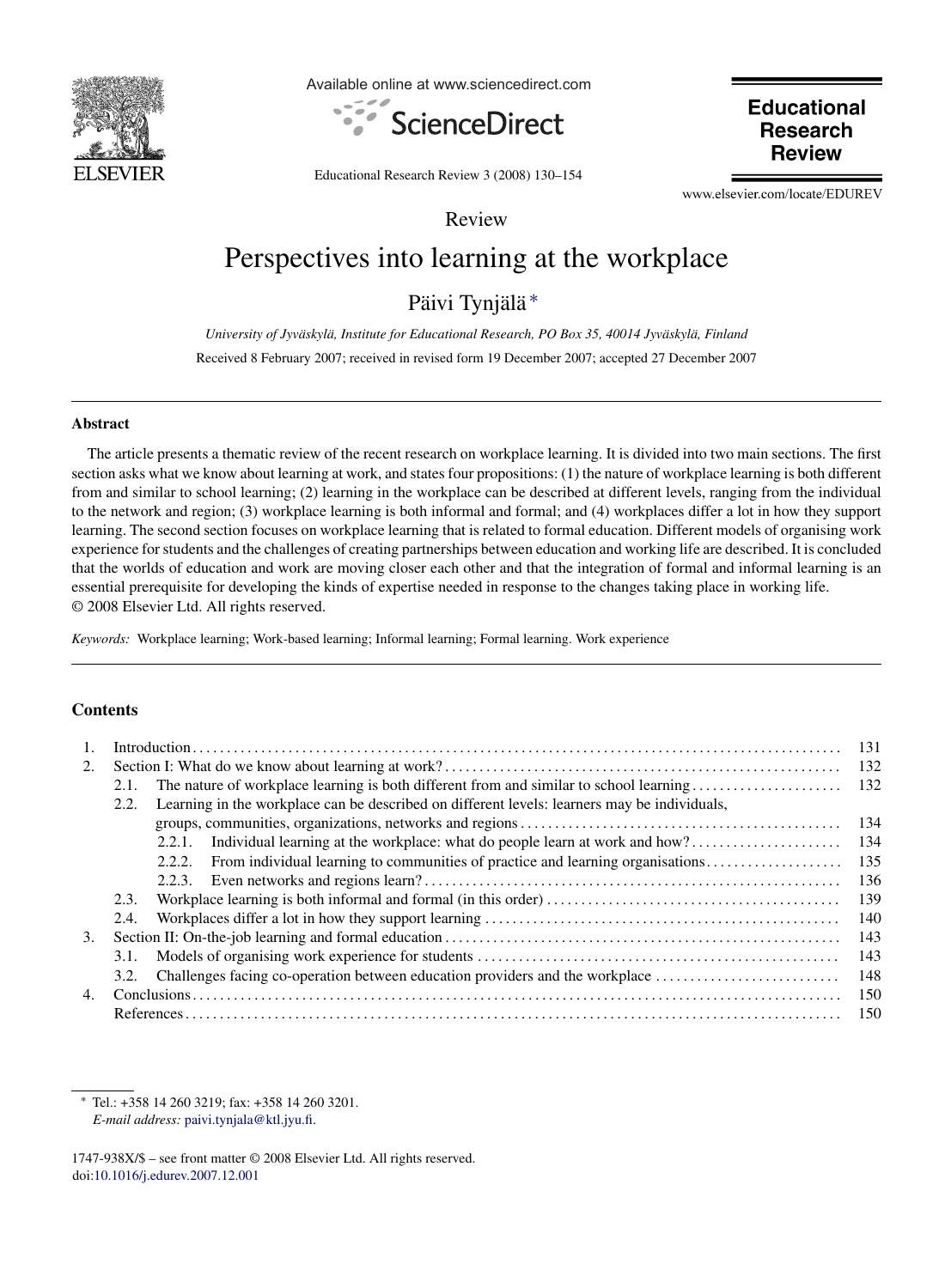# **1. Introduction**

Traditionally the concept of 'learning' has been related to formal education, whereas its use in the context of work is a relatively new phenomenon. Interest in workplace learning has expanded since the beginning of the 1990s, and currently the research in this area is both wide-ranging and interdisciplinary. The reason for this expansion is the unprecedented rapid change in society and working life that has taken place during the past few decades. The rapid development of information and communications technology, the growing production of knowledge in the economy, increasing internationalization and globalization as well as changes in occupational structures and in the contents and organisation of work have challenged not only educational institutions but also work organisations to develop new ways of ensuring that the level of competence of the workforce meets these challenges. Thus, continuous learning has become important both for individuals operating in the learning society and for organizations competing in international markets.

Recent research on the outcomes of education, particularly at the tertiary level, has shown that there is a gap between the knowledge needed at work and the knowledge and skills produced through formal education. [Eraut](#page-21-0) [\(2004a\)](#page-21-0) classifies the types of knowledge which vocational and professional education programmes claim to provide as follows: (1) theoretical knowledge, (2) methodological knowledge, (3) practical skills and techniques, (4) generic skills and (5) general knowledge about the occupation in question. He states that although most of these types of knowledge are described as transferable, there is little evidence on the extent to which methodological knowledge, generic skills and general knowledge about an occupation are acquired by students and about the chances of theoretical knowledge and practical skills being subsequently transferred into the workplace. Empirical studies support Eraut's critical view. Two separate studies on university and polytechnic graduates with 2–10 years work experience produced surprisingly similar findings: both university and polytechnics graduates found their working life skills inadequate, and the majority of them stated that they had learnt the necessary skills at work, and not during their formal education (Stenström, 2006; Tynjälä, [Slotte, Nieminen, Lonka, & Olkinuora, 2006](#page-23-0)). Later on in this paper I will show that the development of vocational and professional expertise requires the integration of different types of knowledge and interaction between theory and practice, and that the development of the workplace as a learning environment both for employees and students is important to ensure the continuous development of competence. This requires close collaboration and partnership between education and work.

At the end of the last decade Anna [Sfard \(1998\)](#page-23-0) put forward two metaphors of learning to describe how the research community had understood the phenomenon of learning: The *acquisition metaphor* sees learning as a process of knowledge acquisition, while the *participation metaphor* emphasises that learning takes place by participating in the practices of social communities. [Paavola, Lipponen, and Hakkarainen \(2004\)](#page-22-0) presented an additional metaphor of learning, *knowledge creation*. In this view, learning is seen as the creation of new knowledge. Learning is considered a social process, as in the participation view, but the aim of participation is not to socialise people into existing practices, but to develop new practices. In this way the knowledge creation metaphor integrates the cognitive and social aspect of learning.

Many scholars in the field of workplace learning have emphasised that the mainstream conceptualisations of learning which have been developed in the context of school learning are not transferable to the analysis of workplace learning. For example, [Hager \(2004\)](#page-21-0) emphasises the need to develop workplace learning research from its own starting points. He distinguishes between what he calls the *standard paradigm of learning* and *the emerging paradigm of learning*. According to him, the standard paradigm is based on the following major assumptions: focus on mind, interiority and transparency. The first point, focus on mind, refers to understanding learning as an individual cognitive process through which mental structures are improved and accumulated. The second point, interiority, is related to the first one by separating mental life from the outside world. The most valuable form of learning is focused on thinking rather than action. The third key assumption of the standard paradigm, transparency of learning, implies measurable learning outcomes and the assumption that non-transparent learning producing tacit knowledge is somehow inferior. By contrast, the emerging paradigm characterises learning as action in the world. The change learning brings about takes place not only in the learner's mind but also in the learner's environment. Thus, the main outcome of learning is the creation of a new set of relations in an environment. On this view, learning is seen as inherently contextual (see also [Hager, 2005\).](#page-21-0) If we compare the metaphors of learning and the paradigms presented by Hager we can see that the acquisition metaphor matches Hager's depiction of the standard paradigm, while the participation and knowledge creation metaphors are compatible with the emerging paradigm. Hager points out that while the acquisition paradigm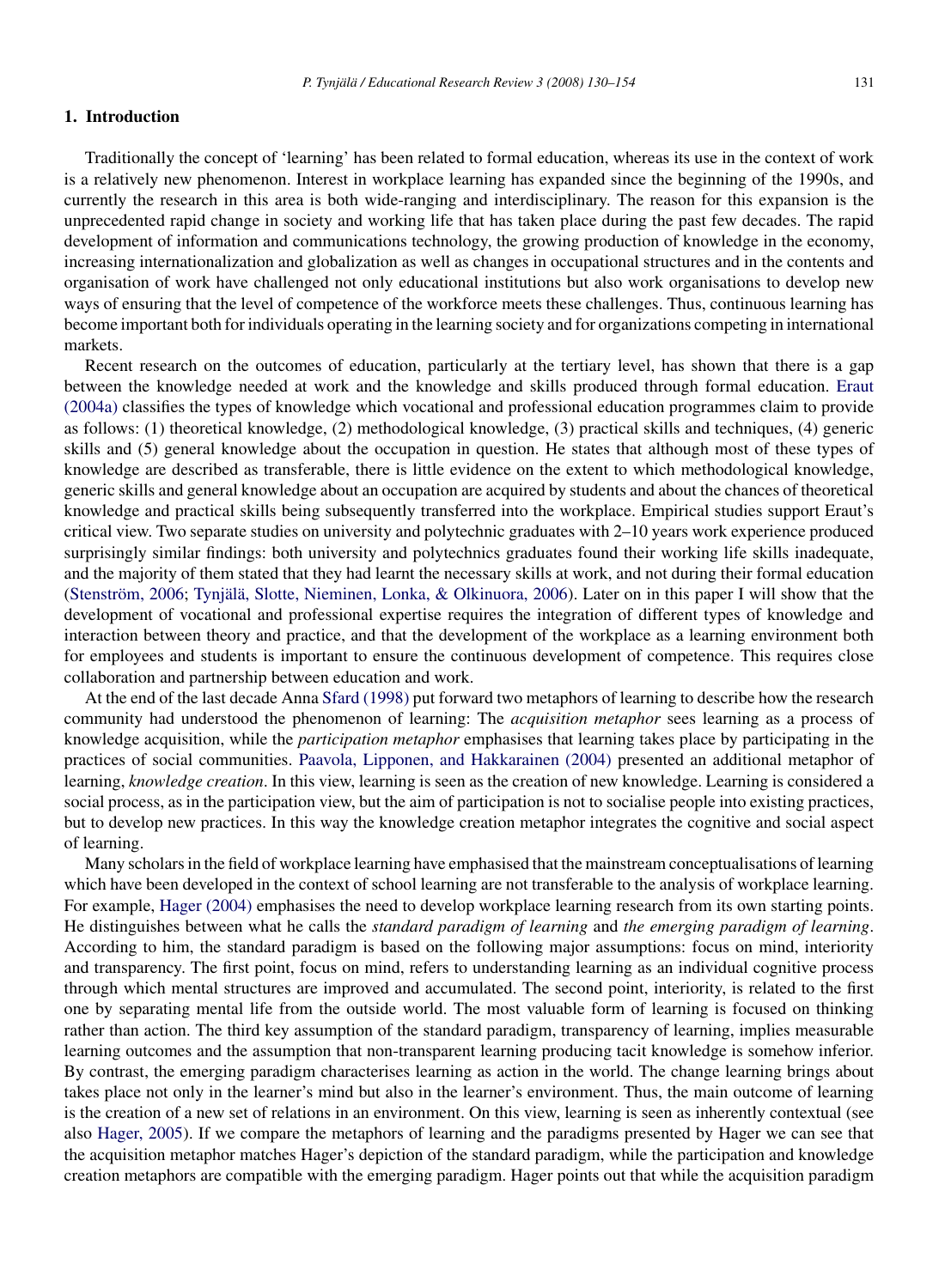has decisively shaped educational systems, learning at work is difficult to fit into this standard way of conceptualising learning. In contrast, workplace learning, for the most part, belongs to other categories than intentional learning and the acquisition model (see, [Hodkinson & Hodkinson, 2004\).](#page-22-0) Therefore, the ideas contained in the emerging paradigm seem to offer a better approach to understanding and describing workplace learning. Indeed, the participation metaphor has frequently been used in recent research to illuminate the nature of learning at work ([Billett, 2004;](#page-20-0) [Collin, 2005;](#page-21-0) [Fuller, Hodkinson, Hodkinson, & Unwin, 2005;](#page-21-0) [Fuller & Unwin, 2003\).](#page-21-0) Also, the increased use of the knowledge creation metaphor implies that learning is being seen more and more as an innovative rather than reproductive activity (cf. [Jarvis, 1992\).](#page-22-0) In particular, learning in the workplace can be often characterised as creating new modes of action, new practices, new procedures and new products.

In research, learning can be analysed on several levels. *The learning of individuals* is the traditional and most typical and everyday way of thinking about learning. However, in the workplace context individual learning is just one form of learning. In addition, we can speak about the learning of *groups*, the learning of *communities*, the learning of *organisations*, the learning of *inter-organisational networks* and even the learning of *regions*. As a consequence of the plurality and multilevel nature of learning, the research in the field has expanded from pedagogical and psychological studies to multidisciplinary research efforts involving fields such as adult, vocational and higher education, labour studies, organisational research, economics, management studies, economic geography and so on. Given this enormous spread of research it is not possible in a single article to cover the field completely. Instead, the aim of this paper is to give a general overview of current research on workplace learning.

When we talk about learning in the workplace we should not to make the mistake of assuming that the workplace is a unified environment for all learners. Instead, we should recognize that people's situations and organisational positions with respect to working and learning in the workplace differ. Workplaces in different fields have different working cultures and learners in the workplace come from different age groups, different educational and professional backgrounds and different positions in organizations. Furthermore, an important challenge for workplace learning is that, to a growing extent, workplaces provide a learning environment not only for their regular employees but also for students coming from institutions of vocational and higher education. Accordingly, this article is divided into two main sections: in the first section I survey workplace learning on the general level, concentrating on the characteristics of learning related to work activities in work communities and work organisations, while in the second section I focus on the kind of on-the-job learning that is related to formal education and examine the challenges facing work and school organisations in their joint efforts to produce and develop a competent workforce.

## **2. Section I: What do we know about learning at work?**

In this section I present four main observations pertaining to workplace learning: (1) the nature of workplace learning is at the same time both different from and similar to school learning, (2) learning in the workplace can be described on different levels, (3) workplace learning is both informal and formal, and (4) workplaces differ widely in how they support learning. Each of these propositions will be elaborated and discussed in further detail.

# *2.1. The nature of workplace learning is both different from and similar to school learning*

Nowadays it is widely acknowledged that learning is a phenomenon that is situated in a specific cultural context (e.g. [Brown, Collins, & Duguid, 1989;](#page-21-0) [Hager, 2005; Resnick, 1987\).](#page-21-0) Therefore, learning in a workplace environment is different from learning at school or in a university environment. One of the main differences between learning in the formal educational system and learning at work is that the former is based on formal, intentionally planned educational activities while the latter is mostly informal in nature [\(Eraut, 2004b;](#page-21-0) [Marsick & Watkins, 1990\).](#page-22-0)

[Resnick \(1987\)](#page-23-0) was one of the first scholars to analyse the differences between school learning and the learning that takes place outside school. According to her analysis there are at least four types of differences. First, school practices are mostly based on individual activities, while much outside-school activity is socially shared. Although group activities of various kinds are gradually becoming more common in schools and colleges, students are still usually judged on the basis of individual tasks and tests. In contrast, many activities at work require collaboration with other people, and each person's ability to function successfully depends on the performances of several individuals. Second, school work emphasises mental activities whereas in real life people use a wide variety of tools. For example, the traditional assessment of learning is based on memory alone—the use of books and notes, calculators or other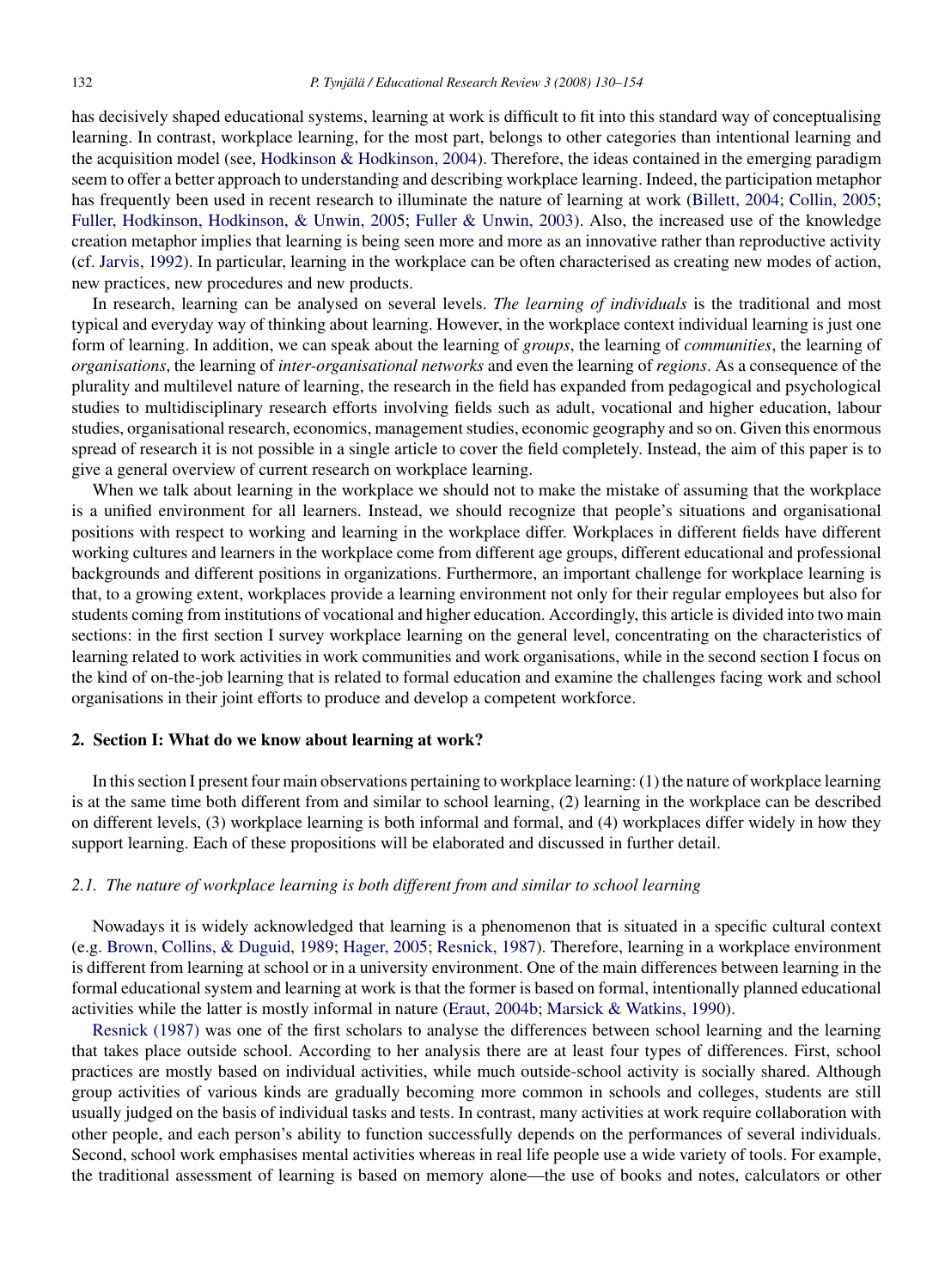Table 1

| Differences between formal learning and informal workplace learning (adapted from Hager, 1998; Resnick, 1987) |  |  |  |  |  |
|---------------------------------------------------------------------------------------------------------------|--|--|--|--|--|
|---------------------------------------------------------------------------------------------------------------|--|--|--|--|--|

| Learning in formal education                                | Learning in the workplace                                                     |
|-------------------------------------------------------------|-------------------------------------------------------------------------------|
| Intentional (+unintentional)                                | Unintentional (+intentional)                                                  |
| Prescribed by formal curriculum, competency standards, etc. | Usually no formal curriculum or prescribed outcomes                           |
| Uncontextualised—characterised by symbol manipulation       | Contextual—characterised by contextual reasoning                              |
| Focussed on mental activities                               | Focussed on tool use + mental activities                                      |
| Produces explicit knowledge and generalised skills          | Produces implicit and tacit knowledge and situation-specific competences      |
| Learning outcomes predictable                               | Learning outcomes less predictable                                            |
| Emphasis on teaching and content of teaching                | Emphasis on work and experiences based on learner as a worker                 |
| Individual                                                  | Collaborative                                                                 |
| Theory and practice traditionally separated                 | Seamless know-how, practical wisdom                                           |
| Separation of knowledge and skills                          | Competences treated holistically, no distinction between knowledge and skills |

instruments is not normally permitted. In contrast, tool use in work activities, both physical and mental, is more the rule than the exception. Third, according to Resnick, school learning is characterised by the manipulation of symbols, while other learning is characterised by contextualised reasoning. People outside school often use objects and events directly in their reasoning, without necessarily using symbols to represent them. School learning, by contrast, is mostly symbol-based, and connections to the events and objects symbolised are often lost. For example, in everyday mathematics people may use real physical objects as a part of their calculating process, whereas school mathematics operates purely with numbers. Fourth, school learning aims at the acquisition of generalised skills and principles while learning outside school develops situation-specific competencies.

Table 1 summarises the differences between formal learning and more informal workplace learning identified by [Resnick \(1987\)](#page-23-0) and more recently by [Hager \(1998\).](#page-21-0) Informal workplace learning is unplanned and implicit, often collaborative and highly contextualised, and the learning outcomes unpredictable, whereas school learning and organised on-the-job training is often formal, planned, largely explicit, focused on individual learning, and the outcomes are often predictable [\(Hager, 1998\).](#page-21-0) The different attributes of workplace learning and school learning can be seen both as weaknesses and as strengths. After all, formal education is intended to produce general skills that can be applied and transferred to a variety of situations. However, in order to be a true expert in working life one has to develop situationspecific forms of competence, and this is possible only in authentic situations. On the other hand, situation-specific learning by itself may be very limiting. Something learnt in one situation is not easily transferred to another type of situation.

Despite the considerable differences already noted between school learning and workplace learning, there are similarities as well. The workplace may also function as a context for formal employee training. Large companies, especially, put a lot of effort into corporate training. In recent years, the role of the university has often been important in corporate training programmes. [Robertson \(1998\),](#page-23-0) for example, speaks about interactive business learning, where the university extends its reach beyond the campus to organisations and workplaces which encourage learning (see also [Kautto-Koivula, 1999;](#page-22-0) Slotte & Tynjälä, [2003](#page-23-0)). In these workplaces formal training plays an important role in organisational development.

It is likely that increasing co-operation between education and work, and new forms of work-based learning (WBL) will change the nature of learning in both contexts and may create entirely new kinds of learning opportunities (see [Candy & Crebert, 1991\).](#page-21-0) Work-based learning may be realised in various modes and through different programmes, ranging from single courses involving a small working life project to more comprehensive programmes which depart substantially from the disciplinary framework of university study ([Boud & Solomon, 2001\).](#page-21-0) There are at least two factors which may narrow the gap between learning in higher education and learning at work. First, globalisation and the emergence of the information society seem to be leading to an increasing numbers of jobs that [Reich \(1991;](#page-23-0) see also [Castells, 2000\)](#page-21-0) has called symbolic-analytic services. In these jobs professionals identify and solve problems by manipulating symbols. They use and transform information with analytic tools such as mathematical algorithms, scientific principles, psychological insights, legal arguments, etc. The nature of this kind of symbol manipulation is much like the nature of school work: context-specific reasoning is not enough but abstract thinking and the ability to analyse and synthesise information is required. In this way the conceptual reasoning and abstraction emphasised in educational settings and school learning is, indeed, an essential element of key jobs in working life today. Another factor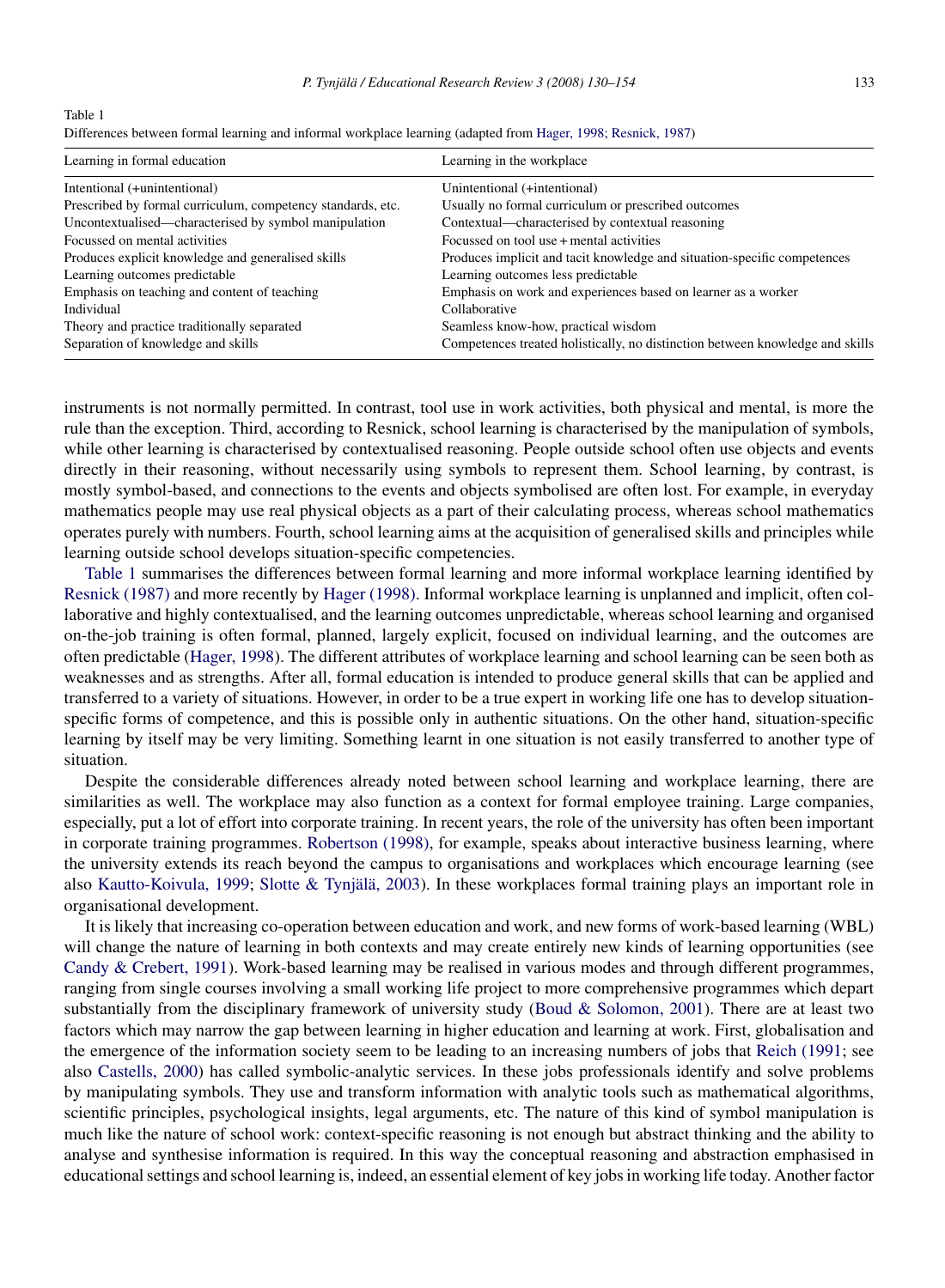that is narrowing the gap between education and work is the fact that new pedagogical models such as problem-based learning, project learning and collaborative learning have characteristics that simulate authentic situations in working life or may even be based on them.

# *2.2. Learning in the workplace can be described on different levels: learners may be individuals, groups, communities, organizations, networks and regions*

Although the history of research on workplace learning is very short, the amount of research has increased enormously during the last few years. The relationship between work and learning is a phenomenon that has attracted researchers in a variety of disciplines ranging from pedagogical and psychological research to organisational studies and management research. This has resulted in a diversity of concepts, models and theories in the field. Learning as a concept thus refers to processes taking place at different levels, from the levels of individuals and groups to the levels of communities of practice and organisations. The most recent extensions to the learning concept are the notions of network learning and regional learning. Indeed, fundamentally different phenomena have been at the centre of workplace learning studies: individual development, knowledge acquisition, cultural transformation, innovation, etc. (see, [Fenwick, 2005\).](#page-21-0) Below, a brief review of the central research findings derived from the different issues addressed by workplace learning studies is presented.

#### *2.2.1. Individual learning at the workplace: what do people learn at work and how?*

Studies on individual learning in the workplace have focussed on questions such as what conceptions of learning employees have, what it is that people learn at work and how they learn (e.g. [Boulton-Lewis, Pillay, & Wills, 2006;](#page-21-0) [Collin, 2002; Eraut, 2004a\).](#page-21-0) Due to the informal nature of workplace learning it is often hard for workers to recognise that any learning is taking place while they are working. Although workplace learning has recently received much attention in research as well as in public debate, people still tend to equate learning with formal education and training ([Eraut, 2004b\).](#page-21-0) Despite this, researchers have been able to detect different forms of learning processes and different kinds of learning outcomes. On the basis of recent studies the answer to the question of how people learn at work can be summarised as follows: (1) by doing the job itself, (2) through co-operating and interacting with colleagues, (3) through working with clients, (4) by tackling challenging and new tasks, (5) by reflecting on and evaluating one's work experiences, (5) through formal education and (6) through extra-work contexts (e.g. [Billett, Smith, & Barker, 2005;](#page-21-0) [Collin, 2002;](#page-21-0) [Collin & Valleala, 2005;](#page-21-0) Eraut, 2004a, 2004b; Heikkilä, [2006](#page-21-0); Tikkamäki, 2006).

What, then, do people learn? On the basis of the typology of learning outcomes at work developed by Eraut and his colleagues (2004b) it can be said that there is little that people cannot learn at work! The typology includes the following categories of learning outcomes: (1) Task Performance, including sub-categories such as speed and fluency, range of skills required and collaborative work; (2) Awareness and Understanding, involving understanding of colleagues, contexts and situations, one's own organization, problems risks, etc.; (3) Personal Development with aspects such as self-evaluation and management, handling emotions, building and sustaining relationships, and the ability to learn from experience; (4) Teamwork with subcategories such as collaborative work, and joint planning and problem solving; (5) Role Performance, including priorisation, leadership, supervisory role, delegation, crisis management, etc.; (6) Academic Knowledge and Skills, such as assessing formal knowledge, research-based practice, theoretical thinking and using knowledge sources; (7) Decision Making and Problem Solving, involving, for example, dealing with complexity, group decision making, and decision making under conditions of pressure; and (8) Judgement, including quality of performance, output and outcomes, priorities, value issues and levels of risk. [Eraut \(2004b\)](#page-21-0) notes that although presented as a typology, the authors view it more as a heuristic device for use in research and consultancy to remind people of possible aspects of learning present in their own context.

The studies cited above have brought to notice many good things people may learn in the course of their work. However, learning does not always result in desirable outcomes. We also learn bad things. This was shown in a study by Tynjälä [and Virtanen \(2005\)](#page-24-0) in which they asked vocational students what they had learnt during their on-the-job learning period. The students reported that most of all they had learned independence and vocational skills, but also that they had learned some negative things such as bad practices, disadvantages of the field, and how to shirk their duties. Thus, it is worth remembering that learning does not always involve desirable matters but may also strengthen existing negative features of the workplace.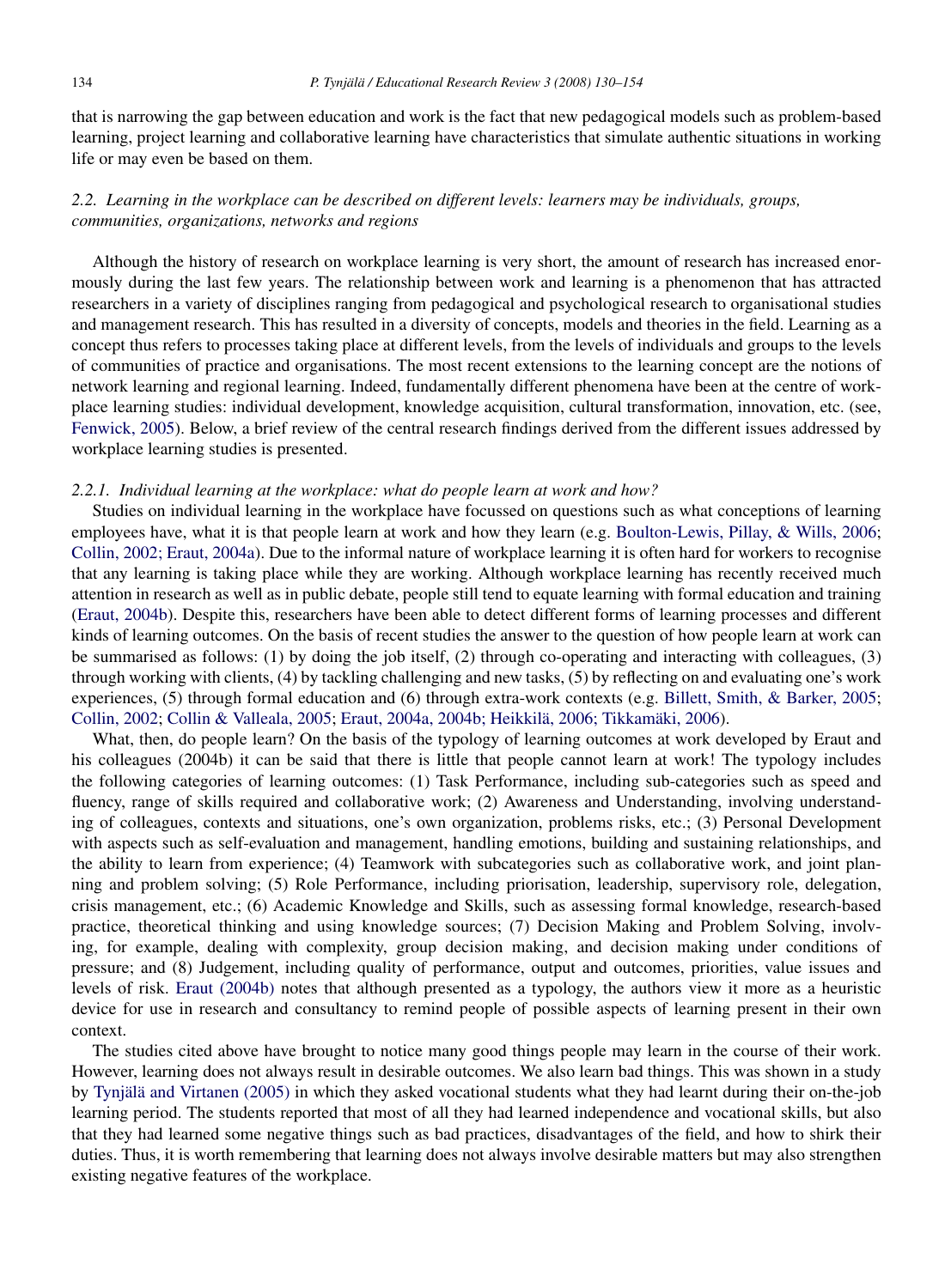As mentioned above employees commonly learn by working with their colleagues. Conflicting results have been obtained on the extent to which group work or team work has been adopted as a basic method of organising work. In one study conducted in Finland at the beginning of the new millennium, about 80 % of employees in the research sample reported working in groups or teams (Blom, Melin, & Pyöriä, [2001](#page-21-0)), whereas [Poell and van der Krogt \(2006\)](#page-23-0) refer to studies by Benders (1999) and Dankbaar (2000), according to which groups and teams as work organisational entities turned out to be less prevalent than expected. Nevertheless, group working in one way or another is a factor which seems to promote knowledge exchange and the sharing of expertise, and thus to enhance individuals' learning (e.g. Eraut, 2004b; Heikkilä, 2006). Furthermore, it has been argued that not only individuals but also groups can learn in organisations. For example, [Marsick and Watkins \(1990\)](#page-22-0) talk about the double loop learning of groups, referring to learning where groups reflect not only on their actions but also to the assumptions and goals on which they base their actions (see also Lähteenmäki, [Toivonen, & Mattila, 2001](#page-22-0)). The ability to learn in collaboration with other people, both within and outside one's organisation, often makes the difference between success and failure. Employees who cannot network with others to share and construct knowledge will fall visibly behind their peers in the possession of such abilities (Slotte & Tynjälä, [2003](#page-23-0)).

Interaction between novices and experts is of crucial importance in workplace learning. [Billett \(2004\)](#page-20-0) has distinguished between direct or close guidance and indirect guidance. The former is salient to knowledge that would be difficult to learn without the assistance of a more experienced and knowledgeable partner. Learning processes or concepts that are hidden require close interaction with more experienced co-workers who can make these practices or concepts accessible. Indirect guidance contributes to how tasks are undertaken and completed.

The well-known notion of legitimate peripheral participation [\(Lave & Wenger, 1991\)](#page-22-0) describes how novices are socialised into the practices of a social community. At the very beginning novices work in peripheral, less critical, areas of practice, and gain more responsibility as their competence develops. Crucial in the learning process is interacting and working under the guidance of more competent workers, observing their ways of doing the job, and participating in the community of practice. This model depicts learning processes at work mainly as a novitiate activity where the experts have a role of a 'teacher', facilitator or coach. However, it is not only novices in the workplace who learn. [Fuller and Unwin \(2002\)](#page-21-0) showed in their study that in their daily work people teach each other across the traditional workplace boundaries of age, experience and status. Old-timers guide beginners in some activities, while new-comers may guide experts in some other things. Thus, Fuller and Unwin argue that the concept of pedagogy and pedagogic practice is relevant to all types of employee and workplace and that organisations need to find ways of encouraging people to share their expertise.

The studies cited above deal with informal workplace learning and learning outcomes that come about incidentally, as a side effect of work (see, [Marsick & Watkins, 1990\).](#page-22-0) In recent years a lot of attention has also been paid to the ways in which learning can be intentionally promoted in the workplace. For example, [Poell \(2006;](#page-23-0) [Poell, Van der](#page-23-0) [Krogt, & Warmerdam, 1998\)](#page-23-0) proposed a model of *learning projects* through which employees learn something new by solving work-related problems. A learning project is organised by a group of employees who participate in a set of activities centred on a work-related problem with a specific intention to learn and to improve their working at the same time. The activities include different kinds of learning situations: both on-the-job and off-the-job, both selforganised and facilitator-directed, action-based and reflection-based, group-focused and individual-oriented, externally and internally inspired, and pre-structured and open-ended. The studies conducted by [Poell \(2006\)](#page-23-0) have shown that in organised learning projects participants are able to combine developing their competences with improving their work.

To summarise, individual and group learning at the workplace can be characterised as a highly social activity which (1) requires interaction and dialogue, (2) requires the kinds of challenges that make learning necessary, and (3) involves reflection on past experiences and the planning of future activities.

#### *2.2.2. From individual learning to communities of practice and learning organisations*

As earlier mentioned, learning is a phenomenon that is situated in a cultural and social context. How individuals learn is dependent not only on individual characteristics such as intelligence and motivation (which also have cultural and social dimensions) but also, and in a very deep sense, on the social and cultural context in which learning occurs. Thus, in socio-cultural approaches to research on learning the focus is not the individual but a social community. Classic studies in this area are the works Situated Learning—Legitimate Peripheral Participation by [Lave and Wenger \(1991\)](#page-22-0) and Communities of Practice by [Wenger \(1998\). T](#page-24-0)aking an anthropological approach, the authors of Situated Learning describe how social communities socialise novices into their cultures. Their examples come from a wide range of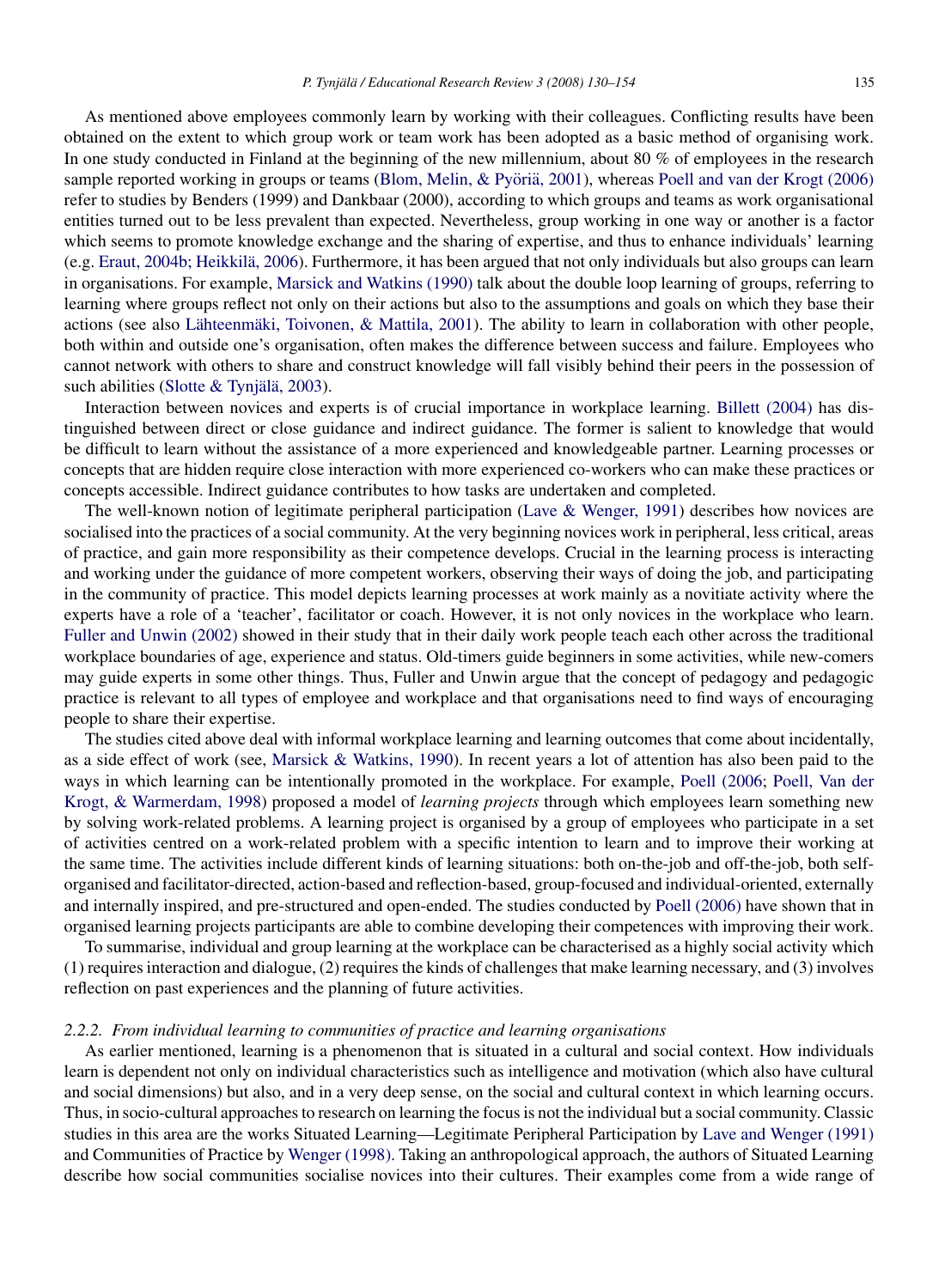contexts, such as midwifery practices among Mexican Maya Indians, Liberian tailors, US marine quartermasters and AA clubs. Common to all these different cultures was that unskilled beginners play a legitimate role within them, first on the periphery, then graduating to tasks involving more responsibility until, finally, they arrive at the core of the craft or community in question. Thus, the authors describe learning not through cognitive processes but as a process of social participation. This notion of learning as participation was elaborated by Wenger in his later work which brought the concept "communities of practice" into the everyday language of learning research. By communities of practice Wenger refers to the informal communities that people form as they pursue joint enterprises at work and during their leisure time. Through participation in these communities people share their knowledge, negotiate meanings, form their identities, and develop their work practices.

Conceptualising learning as participation in communities of practice has important implications for the development of organisations. In many traditional organisations, learning is the province of the training department, as a unit separated off from actual practice. Training departments deliver courses, document procedures and prepare manuals for learners—but do not engage learners in the organisation's most valuable learning resource, that is, practice itself. In contrast, the model Wenger presents is an integrative approach to training. Newcomers are taken as an integral part of a community of practice, from which it follows that old-timers and newcomers work and learn together. These generational encounters bring about processes of reflection that serve both newcomers and the community. Thus, Wenger recommends that organisations arrange their learning processes as participatory processes, whether the learners be newcomers or old-timers, and that they place their emphasis on learning, rather than teaching, by using the learning opportunities offered by practice.

Considering learning as a participatory process is consistent with recent accounts on the nature of expertise as a collective rather than individual phenomenon. [Bereiter and Scardamalia \(1993\)](#page-20-0) emphasise that expertise is not confined to the individual but may also be applied to groups that function as units. For example, scientific research teams, sport teams, surgical teams and teams of air traffic controllers form units that carry out joint enterprises. In [Wenger's \(1998\)](#page-24-0) terms, they form communities of practice. Engeström (2004) goes still further suggesting that expertise may be located and distributed not only in communities of practice but in multiple interacting communities. He argues that *expansive learning* producing radical transformations in and between organisations is a key process of expertise and involves what he calls *negotiated knotworking* as the defining characteristic of collaborative and transformative expertise. Knotworking is characterised by a pulsating movement of tying, untying and retying together otherwise separate threads of activity. People who work in separate departments or organisations come together for certain purposes, to negotiate meanings, solve problems, and then continue with other partners for other purposes, maybe to re-form again later on. Engeström argues that knotworking is a significant new form of organising and performing expert work activity.

In her review of research on learning in work [Fenwick \(2005\)](#page-21-0) concluded that the relation between the individual and the collective in work-learning processes was a particularly prominent topic in the literature. One group of studies has focussed on analysing workplace learning on different levels – individual, team and organisation – and their interrelations. Much of the research on learning in work organisations is based on the research tradition of *organisational learning* or the learning organisation (e.g. Argyris & Schön, 1996; [Nikkanen, 2001; Senge, 1990\).](#page-22-0) Learning at the organisational level embraces the activities of an organisation that is continually expanding its capacity to create its own future ([Senge, 1990\).](#page-23-0) This capacity is grounded on the ability of employees and organisations (as collectives of individuals) to change and become more effective, and on the fact that change requires not only open communication and the empowerment of all members of the work community but also a culture of collaboration. Thus, the learning organisation can be defined as "an organisation that facilitates the learning of all its members and continuously transforms itself" [\(Pedler, Boydell, & Burgoyne, 1991\).](#page-23-0)

#### *2.2.3. Even networks and regions learn?*

Recent research on workplace learning has emphasised the importance of networking and other forms of social exchange for both individual learning and organisational development. Concepts such as "innovative knowledge communities" [\(Hakkarainen, Palonen, Paavola, & Lehtinen, 2004\)](#page-22-0) and "ba" – a space for learning – ([Nonaka & Konno,](#page-22-0) [1998\)](#page-22-0) have been developed to describe the collaborative nature of learning. Learning is seen as a knowledge creation process that takes place in social interaction where explicit and tacit knowledge embedded in organisations meet each other. One important feature in innovative knowledge communities is that people and organisations form and utilise social networks in their work. Thus, studies of networked learning have emerged as a new branch of learning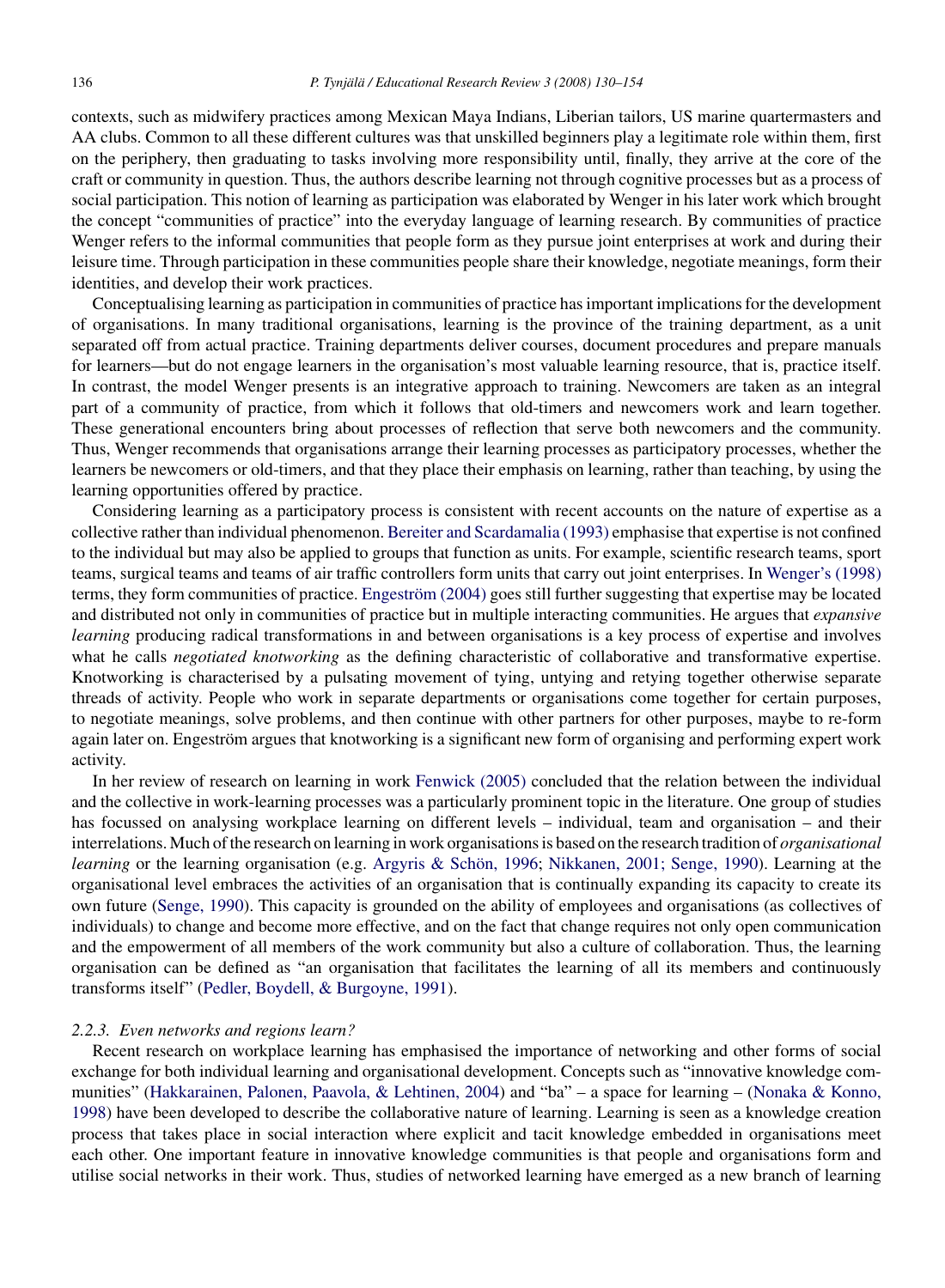research (e.g. [Holmqvist, 2005; Knight, 2002; Palonen, 2003\).](#page-22-0) Many studies have suggested that innovations emerge in interactive networks ([Camagni, 1991;](#page-21-0) [Miles, Miles, & Snow, 2005;](#page-22-0) [Nelson, 1993\).](#page-22-0)

Networks are formed with independent participants who can be either individuals or organisations. A network can be described as a kind of loose organisation and learning in and of networks as a form of organisational learning (e.g. [Knight, 2002;](#page-22-0) Vesalainen & Strömmer, 1999). The general aim of a network is to provide a forum for the exchange, transformation and creation of knowledge. Thus, typically in networks the exchange of knowledge takes place mutually but not necessarily symmetrically. Participating in networks enables people to cross boundaries between different organisations and fields of expertise. Engeström and his colleagues (Engeström, 2004; Engeström, Engeström, [& K](#page-21-0)ärkkäinen, 1995) have called such activities polycontextual work or knotworking, as referred to above. Networking between organisations and people has become an important element of organizational success strategies because of the potential that networking provides for innovative learning (Engeström, 2004; Hakkarainen et al., 2004; Miles et [al., 2005\).](#page-21-0) The learners in a network can be described on four levels: the individual, the group of individuals, the organization, and the interorganizational network [\(Knight, 2002\).](#page-22-0) The broadest context for collective learning has come out of organisational research and studies on economic geography, which have introduced the term "learning region" to describe knowledge creation and innovativeness at the level of geographical regions, such as cities and provinces. A learning region provides an environment that encourages organisations, individuals and their networks to learn from each other (e.g. [Gustavsen, Ennals, & Nyhan, 2006;](#page-21-0) [Morgan, 1999\).](#page-22-0)

[Brown and his colleagues \(2004\)](#page-21-0) describe a project which aimed to facilitate innovative activities in SMEs though inter-company learning networks. In these networks the participants were invited to workshops after which they applied what they had learnt in their own companies. They kept in contact with other participants via a computer conferencing system. Gradually the focus shifted from work in individual companies to collaborative learning across the network. Hytönen and Tynjälä [\(2005\)](#page-22-0) and [Holmqvist \(2005\)](#page-22-0) have presented similar cases of learning networks in which people from different organisations regularly get together to share their knowledge and experiences and to develop new practices. Through network meetings people get time and space to free themselves for a moment from their daily activities to reflect on critical aspects of their work.

The potential that networks have for creating innovations can be explained by the fact that in dialogical relationships people with different kinds of expertise get new ideas which they develop further from their own starting points, frameworks and context. Theoretically this potential can be described, for example, by the notion of the zone of proximal development ([Vygotsky, 1978\)](#page-24-0) and its applications, the main idea being that through interaction with other people you can achieve more than by working alone.

Network learning is learning by a group of organisations as a group ([Knight, 2002\).](#page-22-0) In other words, network learning refers to processes through which the network itself – not only its individual participants – transforms its ways of thinking and acting. However, most of the previous research has focussed on individuals' or organisations' learning *in* networks. On the basis of the recent literature we can outline the features of a learning network. These features can be seen as prerequisites for bringing about innovation in networks. Many of them are, in fact, similar to the characterizations of individual learning. First, perhaps the most essential aspect of the network learning process is *interaction* between the network participants. In fact, without interaction the network is not a real network, that is, a forum for mutual exchange. Second, the interaction in a learning network or partnership should occur around and through *shared goals* ([Billett, Ovens, Clemans, & Seddon, 2007;](#page-21-0) [Billett & Seddon, 2004;](#page-21-0) [Paavola et al., 2004\).](#page-22-0) These can be either concrete products or less concrete conceptual tools or models of action. What is essential is that the participants have a shared view or vision of the aim of the networked activity and that the personal visions of individuals and visions of the groups, companies and the network are consistent and aligned (Vesalainen  $&$  Strömmer, [1999\).](#page-24-0) Third, it is important that the members of a network are aware of the knowledge and expertise that is distributed in the network [\(Hakkarainen et al., 2004\).](#page-22-0) In other words, *meta-knowledge*, that is, knowledge of who knows what and where the information can be found, makes it possible to fully utilise the different and complementary expertise of the members of the network. Fourth, full *participation* of the participants in the network's social interaction is required in order to make use of each member's expertise. Thus, participants' motivation to share their knowledge with the network is an important determinant for initiating learning processes. Knowledge sharing does not happen automatically but requires a fifth element of networking, *trust and a collaborative climate* [\(Sveiby & Simons, 2002\).](#page-23-0) Finally, creating a learning network seems to require the kind of personal and organisational stance which [Bereiter and Scardamalia](#page-20-0) [\(1993\)](#page-20-0) have called *progressive problem solving*. In other words, an individual, team, organisation or a network does not settle into a routine but is continually setting and solving increasingly complex problems. In this way individuals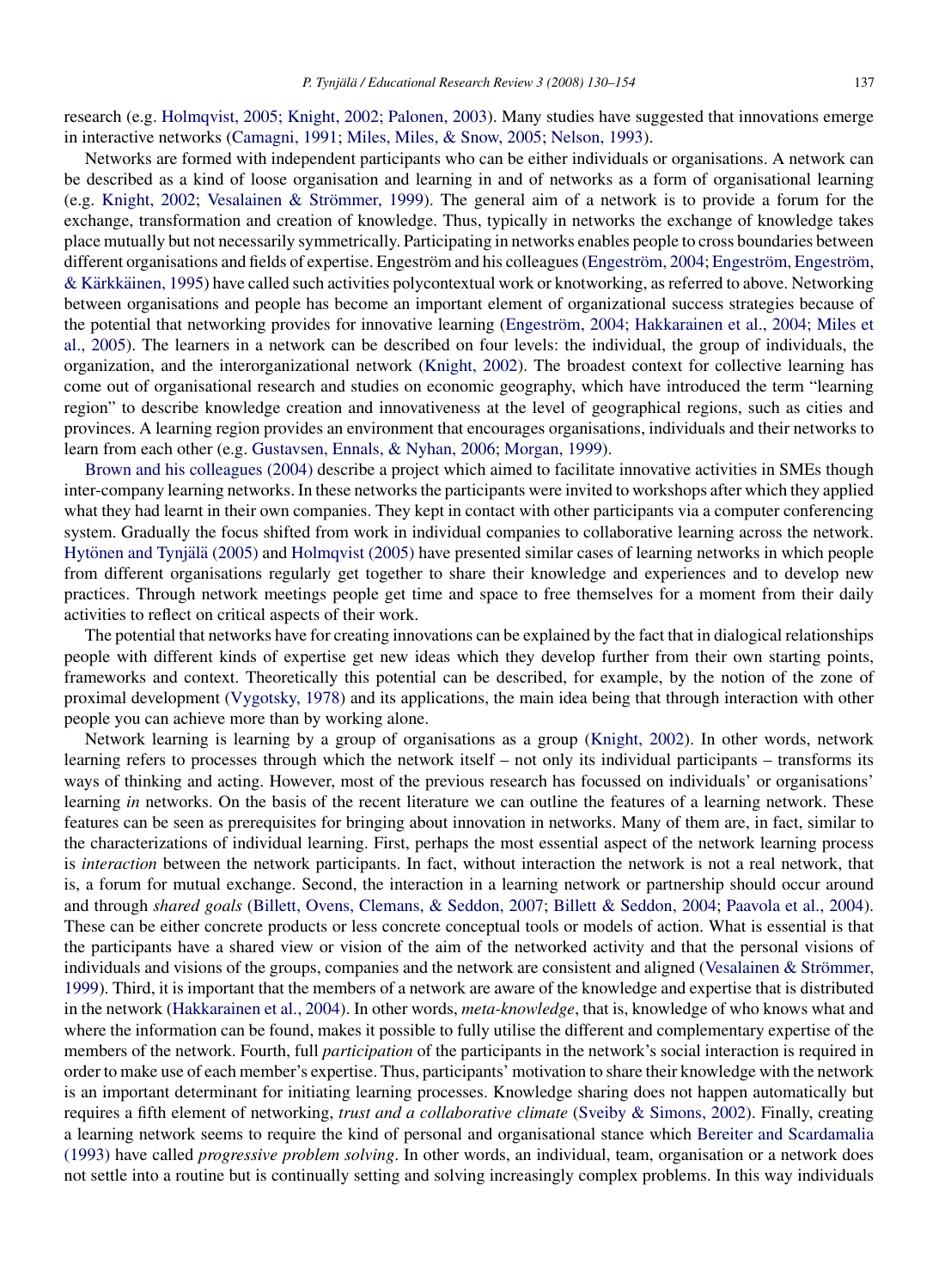

Fig. 1. The origin and process of innovations in the networks of vocational institutes and workplaces in the project Skilful Central Finland (Tynjälä [& Nikkanen, 2006;](#page-23-0) Tynjälä [et al., 2005a](#page-23-0)).

and organisations constantly redefine their tasks and challenges, work at the edge of their competence and surpass themselves.

Some studies suggest that a dedicated infrastructure is important or even necessary to bring about learning in a network (Vesalainen & Strömmer, 1999). In other words, well-developed systems and operating models are needed for planning learning, initiating learning processes and evaluating progress. For example, in a study on networking between vocational institutions and working life, one such infrastructure was provided by the development project called "Skilful Central Finland" carried out by three large vocational education providers and their working life partners in the area of Central Finland (Tynjälä [& Nikkanen, 2006](#page-23-0)). The work consisted of several development projects (mainly funded by the ESF) which aimed to promote co-operation between vocational institutes and working life organisations in different ways. For example, a great amount of in-service-training about organising and supporting students' on-the-job learning was organised both for teachers and workplace trainers and different specialised development projects were launched to enhance the quality of vocational education and co-operation between schools and workplaces. The overall aim of the Skilful Central Finland project combination was to contribute to the development of the Learning Region in Central Finland. In the study, a model of innovations in the networks of vocational institutes and workplaces was produced (Fig. 1). The model describes how innovations originated and how the development of ideas into working innovations proceeded in the networks. The innovations produced in the school–workplace networks can be depicted as social and functional innovations rather than concrete products. Thus, they represent new modes of action, new practices and new collaborative relationships. Examples of such innovations included joint investments in machinery between schools and workplaces, new ways of organising entrepreneurship education, new forms of adult education in the workplace and new ways of guiding students in the workplace, etc.

It can be seen from Fig. 1 that new ideas usually derive from a concrete need in working life or society or as a consequence of a visible threat or crisis. For example, the idea of joint investment between the metal industry and vocational schools was initiated in a situation where, on the one hand, the metal industry was suffering from a lack of skilled labour and, on the other hand, vocational schools, owing to financial constraints, were unable to provide students with up-to-date equipment. By joining forces educational institutes and workplaces were able to provide learning sites with modern machinery for both employees and students and teachers (who got the opportunity to update their knowledge and skills).

Fig. 1 depicts the process of innovation at three levels of actors: *individuals*, *work communities* and the larger *project organisation*, which was set up precisely for the purpose of supporting innovative activities. Producing new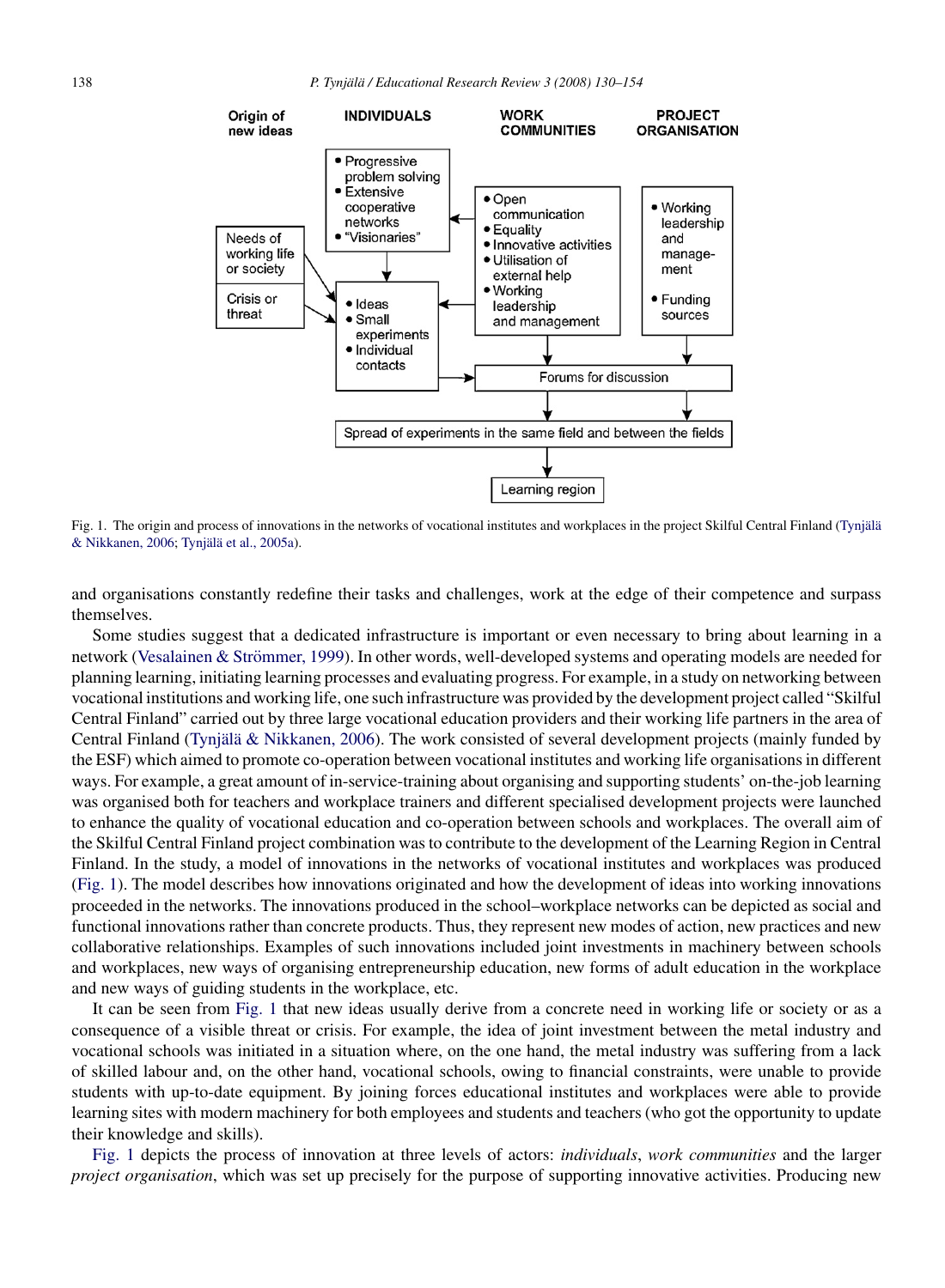ideas requires individuals who can be described as visionaries. Such individuals are characterized by their ability at progressive problem solving. It is also typical of such experts that they do not keep aloof from other people but rather share their knowledge and ideas with their colleagues and create extensive personal networks (see also [Hakkarainen](#page-22-0) [et al., 2004; Palonen, 2003\).](#page-22-0)

Although it is individuals who get ideas in the first place, start small experiments and share them with their personal contacts, it is their larger work communities which create the propitious circumstances for further developing ideas and for disseminating them. For sharing ideas, it is important that there is an open atmosphere of communication in the workplace, that people feel they are equal and that innovative activities are encouraged. Furthermore, it is important that the workplace is open to ideas originating from outside the organisation and is willing to utilise external help in developing its work. All this is promoted by effective leadership and management (see also [Billett et al., 2007\).](#page-21-0) A workplace on this model gives birth to the prerequisites for innovative knowledge communities [\(Hakkarainen et al.,](#page-22-0) [2004\)](#page-22-0) described earlier.

In addition to innovative individuals and work communities a further necessary condition for developing ideas and disseminating good practices was found to be a development project organisation that would systematically manage the development work done in the vocational schools and take care of acquiring the funding needed for individual projects and ventures. Work communities together with their networks and project organisation arranged many forums for discussion and collaboration. Through these forums small individual experiments were presented and shared, thereby ensuring that new practices were disseminated not only among the schools and workplaces in the same field but also across fields.

#### *2.3. Workplace learning is both informal and formal (in this order)*

If researchers on workplace learning were asked to name the most typical feature of workplace learning most of them would probably say informality. At the beginning of the 1990s, it was shown by [Marsick and Watkins \(1990\), w](#page-22-0)ho were the pioneers in studies of learning at work, that the workplace environment can provide rich opportunities for learning. They made a distinction between informal and incidental learning. According to them, informal learning is experiential and takes place outside educational institutes but can be planned, while the term incidental learning depicts unplanned learning that takes place as a side effect of other activities. The notion that incidental learning mainly produces tacit knowledge is compatible with Sternberg's (e.g. [Sternberg & Grigorenko, 2000\)](#page-23-0) triarchic theory of intelligence in which – in addition to analytic and creative intelligence – practical intelligence and related tacit knowledge form an important aspect of human intelligence. This form of intelligence plays an important role in professional success [\(Sternberg,](#page-23-0) [2000\).](#page-23-0)

According to [Eraut \(2004b\)](#page-21-0) informal learning can be characterised by attributes such as implicit, unintended, opportunistic and unstructured learning and the absence of a teacher. He distinguishes between three types of informal learning: implicit learning, reactive learning and deliberative learning. Implicit learning refers to the totally unconscious process of acquiring new knowledge and skills without recognising what has been learned. Eraut argues that most learning from experience has some implicit aspects and that awareness of explicit learning does not mean that implicit learning has not also taken place. Reactive learning is a more conscious and intentional effort to learn but it takes place in a situation where there is little time to think. It involves near-spontaneous reflection on past experience, noting facts, maybe asking questions and observing the effects of actions. It also involves recognition of possible future learning opportunities. Deliberative informal learning refers to situations in which there is a clear work-based goal with learning as a probable by-product. This type of learning involves the discussion and review of past actions and experiences, engagement in decision making and problem solving. Most of these activities are a normal part of work. They are rarely regarded as learning activities although important learning often occurs.

[Billett \(2004\)](#page-20-0) has recently challenged the commonly presented descriptions of workplace learning as informal, nonformal, ad hoc, concrete and incidental. He argues that learning outcomes are not necessarily concrete and that activities in the workplace are directed towards continuity, are highly structured and often inherently pedagogical. Workplace goals and practices determine the activities in which workers engage. Participation and learning are central to the ongoing existence of these practices. In many workplaces certain structured pathways exist for participation in different levels of activities. For example, in aviation there is a pathway from the role of flight engineer to first officer through to captain. According to Billett, formalisms of this kind structure the processes of participation in and learning from work.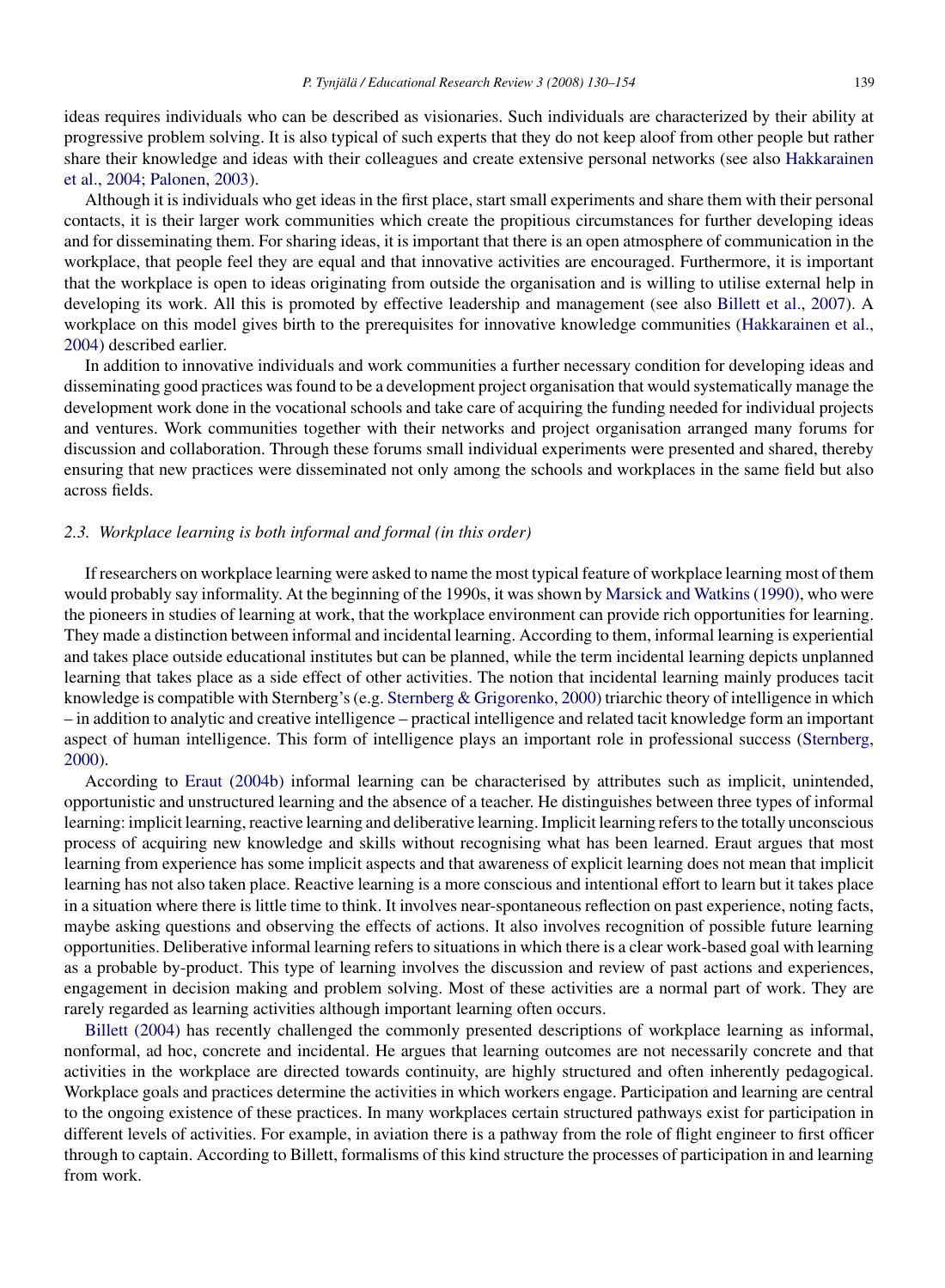I agree with Billetts's observations but I would elaborate them somewhat. I would argue that learning at work as well as at school contain both formal and informal aspects, although weighted differently. I would also argue that workplace learning is not a single unified phenomenon, as it has often been described, using the labels informal, implicit etc. Instead, workplace learning, like school learning nowadays, can take different forms depending on the individual's position in the workplace and on many contextual factors related to the workplace environment. At least three basic modes of workplace learning can be distinguished: (1) incidental and informal learning, which takes place as a side effect of work [\(Eraut et al., 1998;](#page-21-0) [Eraut, 2004b;](#page-21-0) [Marsick & Watkins, 1990\),](#page-22-0) (2) intentional, but non-formal learning activities related to work (mentoring, intentional practising of certain skills or tool use, for example), and (3) formal on-the-job and off-the-job training. Furthermore, the learners in all these modes of learning may be in different positions such as trainee, apprentice, experienced worker, novice, expert, subordinate, superior, etc. The learner's position will have an effect on the conditions and processes of learning.

Slotte, Tynjälä, [and H](#page-23-0)ytönen (2004) acknowledge informal and formal learning as equally important elements of learning at work but also emphasise that they entail different processes and different outcomes. While informal learning occurs as a part of everyday work processes and activities and produces mainly implicit or tacit knowledge, formal learning takes place in the context of organised training and learning activities and is meant to generate explicit, formal knowledge and skills. According to [Slotte and her colleagues \(2004\),](#page-23-0) there are at least three reasons why informal learning alone is not enough. First, because informal learning often takes place without conscious effort and yields mainly tacit knowledge, it may result in outcomes that are not desirable. The outcomes of tacit knowledge are not all positive; instead, it can also lead to bad habits and dysfunctional practices that do not necessarily serve the goals of the organisation. Second, in working life today new knowledge is being produced at so rapid a rate that informal learning alone cannot ensure that the knowledge and skills of organisations and people will keep pace with it. Third, formal education and planned learning situations make it possible to exploit informal learning effectively, turn tacit knowledge into explicit knowledge and integrate conceptual knowledge and practical experience, which is the foundation for the development of expertise (see, [Bromme & Tillema, 1995;](#page-21-0) [Leinhardt, McCarthy Young, & Merriman, 1995;](#page-22-0) Tynjälä, Nuutinen, Eteläpelto, Kirjonen, & Remes, 1997; Tynjälä [et al., 2006](#page-23-0); Tynjälä, Välimaa, & Sarja, 2003). For these reasons, [Slotte and her associates \(2004\)](#page-23-0) suggest that the different modes of workplace learning should be combined so that formal training utilises informal learning. This also has importance for e-learning solutions aimed at promoting organisational development (Slotte & Tynjälä, [2005](#page-23-0); [Stephenson & Saxton, 2006;](#page-23-0) Tynjälä & Häkkinen, 2005).

I suggest that, to be successful, school learning should adopt certain features of workplace learning and of the development of expertise (see, [Hatano & Oura, 2003;](#page-22-0) Tynjälä [et al., 2003](#page-24-0)) and, correspondingly, workplace learning should be developed by utilising strong features of formal school learning. These include intentionality, structured learning support and guidance, explication of knowledge, conceptualisation and making use of problem-based and project-based approaches (e.g. Jäntti, 2003; Poell et al., 1998). While formal education uses and produces explicit knowledge, informal learning uses and produces tacit knowledge. Often it is critical for individual and organisational learning to transform tacit knowledge into explicit knowledge—and vice versa. The role of human resource development (HRD) can be important in this process, as [Slotte et al. \(2004\)](#page-23-0) have suggested. [Nonaka and Takeuchi \(1995\)](#page-22-0) have described different forms of knowledge transformation. According to them, knowledge creation in organisations takes place in four different ways: (1) socialization (sharing of tacit knowledge, e.g. through apprenticeship), (2) externalization (expression and explication of tacit knowledge to convert it to explicit knowledge, e.g. through narratives), (3) combination (involving converting explicit knowledge into more complex explicit knowledge, e.g. through documents) and (4) internalization (converting explicit knowledge into the organization's tacit knowledge, e.g. through learning-by-doing). [Eraut \(2004b, p. 263\)](#page-21-0) has criticized this model, asserting that the knowledge described in it as tacit knowledge being transformed into explicit knowledge, was already explicit knowledge, although in the mode of personal knowledge which had not previously been shared with others. As a response to this critique it can be said that maybe it is not important whether such personal knowledge was explicit or implicit. Instead, the essential point is that knowledge which has been only the property of an individual becomes knowledge shared with other people.

# *2.4. Workplaces differ a lot in how they support learning*

So far, I have been examining the questions of who learns and how learning takes place on the many levels of the workplace context. The assumption has been that learning occurs on a significant scale. However, we all know from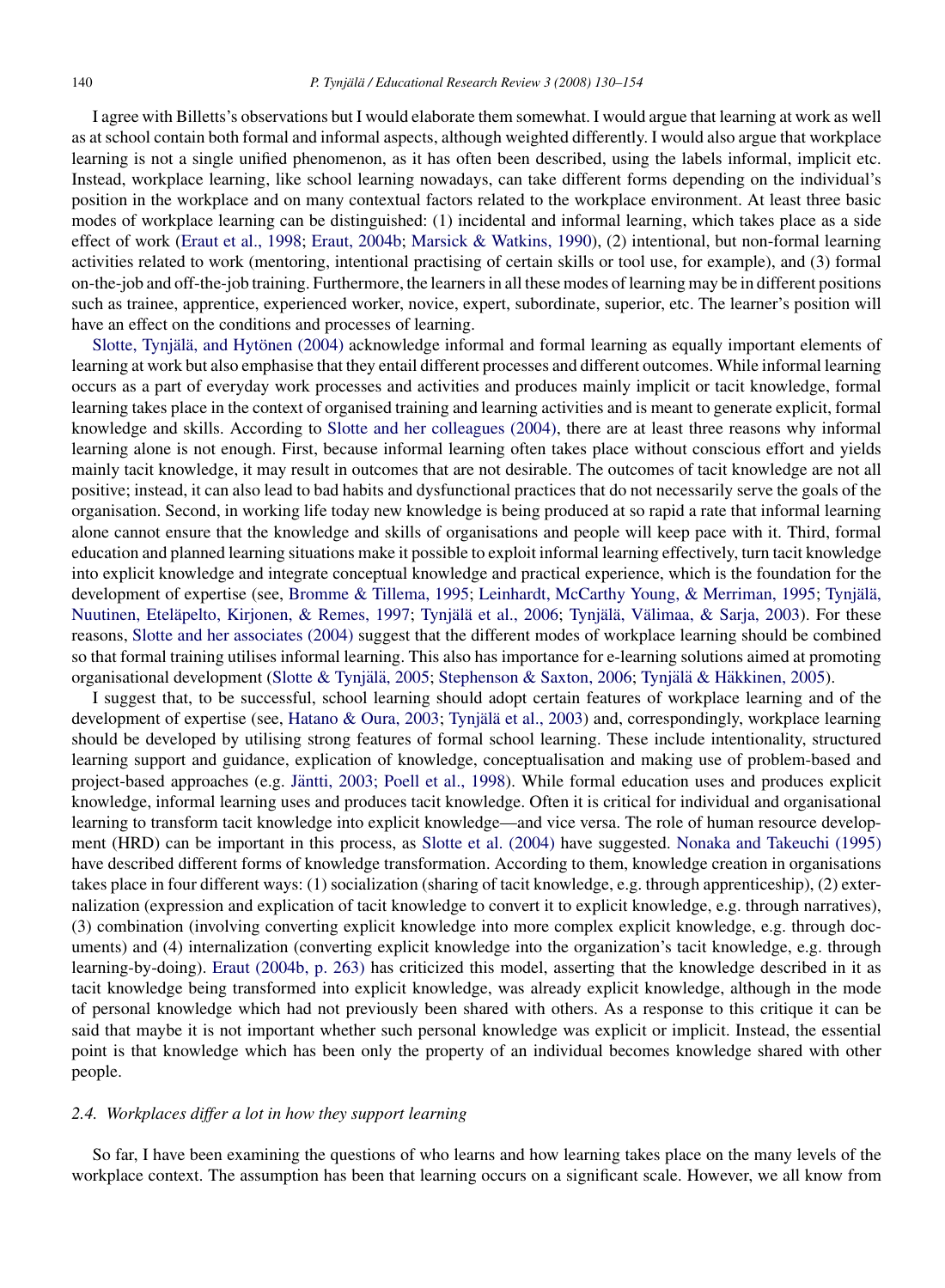Table 2

Approaches to workforce development [\(Fuller & Unwin, 2004\)](#page-21-0)

| Expansive                                                                                                                       | Restrictive                                                                                                      |
|---------------------------------------------------------------------------------------------------------------------------------|------------------------------------------------------------------------------------------------------------------|
| Participation in multiple communities of practice inside and outside<br>the workplace                                           | Restricted participation in multiple communities of practice                                                     |
| Primary community of practice has shared participative memory:<br>cultural inheritance of workforce development                 | Primary community of practice has little or no participative<br>memory: no or little tradition of apprenticeship |
| Breadth: access to learning fostered by cross-company experiences                                                               | Narrow: access to learning restricted in terms of<br>tasks/knowledge/location                                    |
| Access to range of qualifications including knowledge-based<br>vocational qualifications                                        | Little or no access to qualifications                                                                            |
| Planned time off-the-job including time for knowledge-based courses<br>and for reflection                                       | Virtually all on-the-job: limited opportunities for reflection                                                   |
| Gradual transition to full, rounded participation                                                                               | Fast—transition as quick as possible                                                                             |
| Vision of workplace learning: progression for career                                                                            | Vision of workplace learning: static for job                                                                     |
| Organizational recognition of, and support for employees as learners                                                            | Lack of organisational recognition of, and support for<br>employees as learners                                  |
| Workforce development is used as a vehicle for aligning the goals of<br>developing the individual and organisational capability | Workforce development is used to tailor individual capability to<br>organisational needs                         |
| Workforce development fosters opportunities to extend identity<br>through boundary crossing                                     | Workforce development limits opportunities to extend identity:<br>little boundary crossing experienced           |
| Reification of 'workplace curriculum' highly developed (e.g. through                                                            | Limited reification of 'workplace curriculum' patchy access to                                                   |
| documents, symbols, language, tools) and accessible to apprentices                                                              | refectory aspects of practice                                                                                    |
| Widely distributed skills                                                                                                       | Polarisized distribution of skills                                                                               |
| Technical skills valued                                                                                                         | Technical skills taken for granted                                                                               |
| Knowledge and skills of whole workforce developed and valued                                                                    | Knowledge and skills of key workers/groups developed and<br>valued                                               |
| Team work valued                                                                                                                | Rigid specialist roles                                                                                           |
| Cross-boundary communication encouraged                                                                                         | Bounded communication                                                                                            |
| Managers as facilitators of workforce and individual development                                                                | Managers as controllers of workforce and individual<br>development                                               |
| Chances to learn new skills/jobs                                                                                                | Barriers of learning new skills/jobs                                                                             |
| Innovation important                                                                                                            | Innovation not important                                                                                         |
| Multidimensional view of expertise                                                                                              | Unidimensional top-down view of expertise                                                                        |

experience that not all workplaces or all jobs offer equal opportunities for learning. I shall now review studies which have paid attention to the differences between workplaces in this respect.

Perhaps the most important contextual factor related to workplace learning is how work is organised. The traditional Fordist organization represents an extreme form of division of labour: the workers have narrow job descriptions, repetitive tasks, controlled procedures and little opportunities for autonomous decision making. In such work there are few opportunities for learning and development. At the end of the other continuum there are organizations in which work continuously provides new challenges and learning opportunities. In these workplaces workers are rotated between jobs, tasks are carried out by collaborative and self-managed teams with a lot of autonomy, and workers are encouraged to share their expertise and develop their work. (see, e.g. Ashton, 2002; Heikkilä, 2006; Tikkamäki, [2006\).](#page-20-0)

While the organisation of work sets the context and conditions for learning, it continues to be the reciprocal interaction between the individual and the workplace that determines learning. [Billett \(2004\)](#page-20-0) argues that the nature of individuals' participation in workplace learning depends both on the extent to which the workplace provides opportunities for such participation and on the extent to which individuals choose to avail themselves of those opportunities. Thus, while the workplace creates the possibilities, it is how individuals participate and interact in their workplaces that is central to their leaning. On this view, knowledge is co-constructed through interactions between social practice and the individuals participating in that practice. It is therefore important to acknowledge workplaces as sites for learning.

[Fuller and Unwin \(2004\)](#page-21-0) present a continuum of expansive-restrictive work communities, which describes how the work community fosters or constrains its members learning (including apprentices, trainees and students) (Table 2).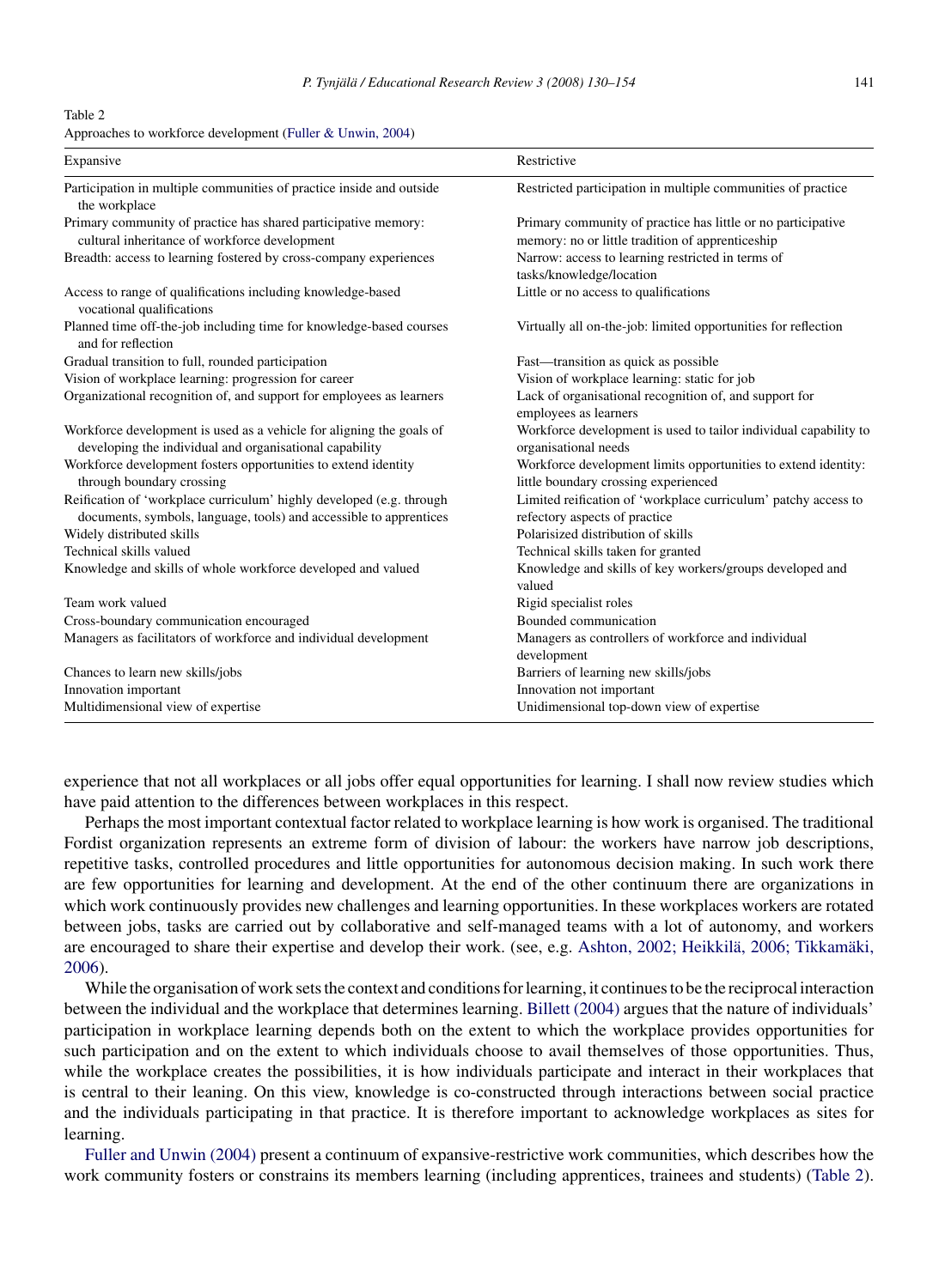

Fig. 2. Different forms of learning space, ba ([Nonaka & Konno, 1998\).](#page-22-0)

An expansive work community offers opportunities to take part in many different communities of practice, whereas a restrictive work community limits the opportunities for participation. According to [Fuller and Unwin \(2004\)](#page-21-0) three types of learning opportunity are central to the creation of expansive learning environments: (1) the chance to engage in diverse communities of practice in and outside the workplace, (2) the organisation of jobs so as to provide employees with opportunities to co-constructing their knowledge and expertise, and (3) the chance to deal with theoretical knowledge in off-the-job courses (leading to knowledge-based qualifications).

Organisational studies on workplace learning have also emphasised that it is the responsibility of the work organisation to create a propitious climate and other prerequisites for learning by individuals, groups and whole work communities (e.g. Argyris & Schön, 1996; Lähteenmäki [et al., 2001; Nikkanen, 2001; Senge, 1990](#page-22-0)). In other words, space for learning and thinking is needed. [Nonaka and Konno \(1998\)](#page-22-0) refer to this kind of learning space with the Japanese concept *ba* which means a shared space for emerging relationships. *ba* can consist of physical, virtual or mental spaces or a combination of these, and it provides a forum for developing individual and collective knowledge. For example, a team can be a *ba* for the individual members and a network of organisations can be a *ba* for the organisations composing it. The benefit of *ba* is that by participating in it individuals, teams or organisations can surpass their own perspectives or boundaries. The idea closely resembles [Vygotsky's \(1978\)](#page-24-0) celebrated notion of the zone of proximal development: through collaboration one can achieve to higher level outcomes than by working alone.

[Nonaka and Konno \(1998\)](#page-22-0) distinguish between different types of *ba* (Fig. 2). There is an *Originating ba* for socialization, a space where people can meet face-to-face and share feelings, experiences and mental models. This is the primary *ba* where the knowledge creation process begins. *Interacting ba* provides a space for externalization, that is, for making tacit knowledge explicit. Here people share their mental models and reflect on and analyse them. *Cyber ba* represents the combination phase of knowledge creation: explicit knowledge is combined with other explicit knowledge. This can take place, for example, in on-line networks, documentation and databases. Finally, *Exercising ba* supports the internalization of explicit knowledge so that it becomes tacit knowledge in a process where explicit knowledge is used in action. If we examine workplaces within the framework of *ba*, it can readily be seen that some workplaces and networks provide different forms of *ba*, while other workplaces do not.

[Sambrook \(2006\)](#page-23-0) has summarised the factors influencing work-related learning by assigning them to three main categories: (1) organisational factors, (2) functional factors and (3) individual factors (cf. [Illeris, 2004;](#page-22-0) Jørgensen  $\&$ [Warring, 2002\).](#page-22-0) Organisational factors pertain to the organisational culture and structure, senior managerial support, organisation of work, work pressures, tasks, and task vs. learning orientation. In particular, the importance of the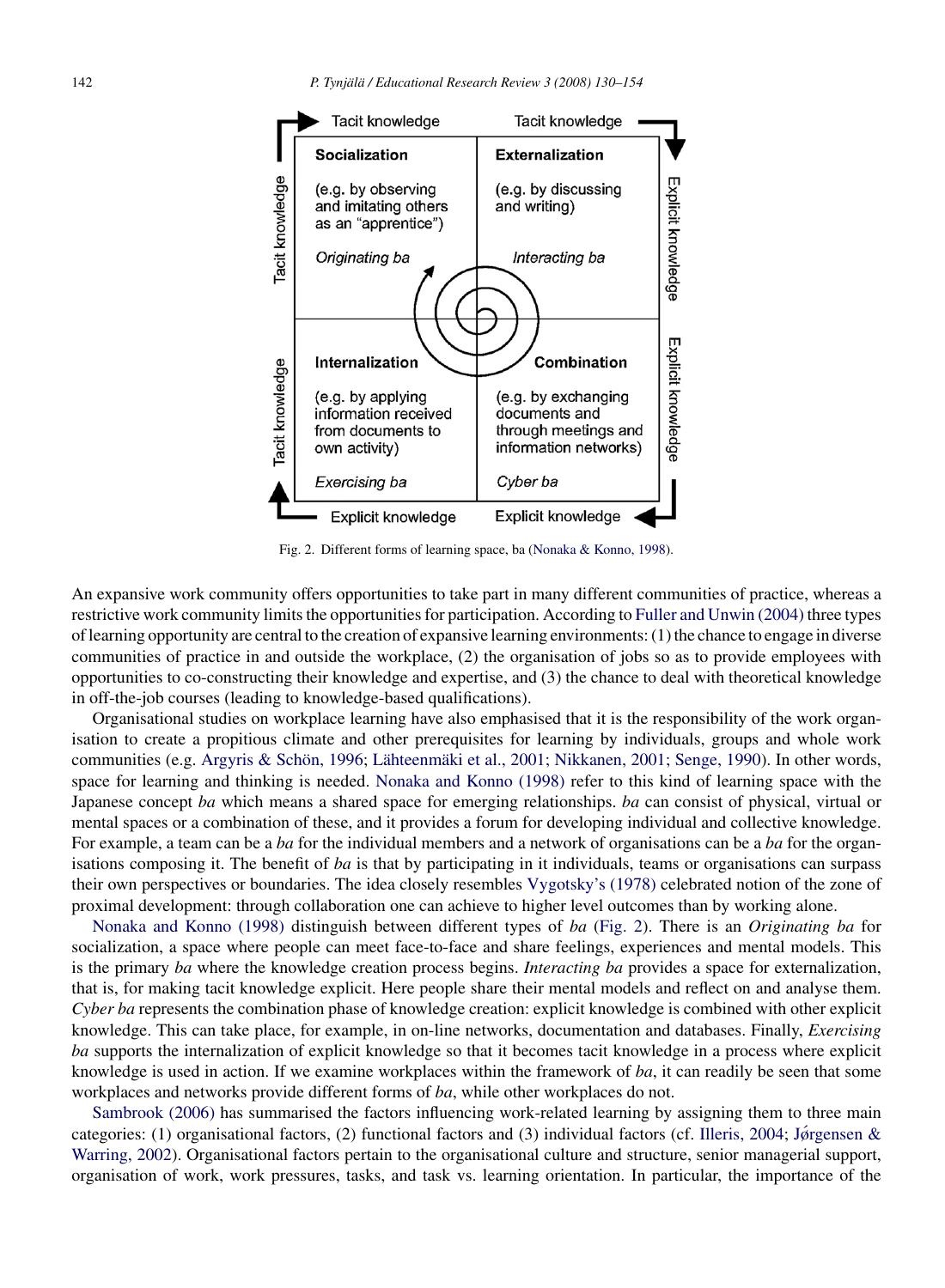organisational culture has been emphasised in recent studies. For example, [Vera-Cruz \(2006\)](#page-24-0) has shown that a firm's culture shapes its learning processes and, in worst case, may create rigidities in its response to change. On the other hand, [Sveiby and Simons \(2002\)](#page-23-0) suggest that the culture of collaboration in particular is a major factor influencing the effectiveness of knowledge work. Functional factors are related to how the role of human resources development is defined and to the general characteristics of the organisation, such as number of staff, expertise, amount of information, and use of ICTs. One of the most important functional factors is the need to achieve a pace of new learning, knowledge acquisition and knowledge application that is both timely and relevant to the strategic purposes of the business [\(Dealtry,](#page-21-0) [2002\).](#page-21-0) Thus, one main question to be answered in an organisation is how organisational learning strategy needs are incorporated into the business strategy. Individual factors include managers' and employees' responsibility for learning, motivation to learn, time, IT skills and confidence. How these different factors are organised influences the potential for learning in an organisation.

## **3. Section II: On-the-job learning and formal education**

In the previous section my focus was on workplace learning in general, on the questions of who learns at work, how learning takes place and how workplaces differ in providing learning opportunities. In the following section the focus is on a special kind of workplace learning, that is, learning related to apprenticeship and trainee programmes, work-related projects for students or other forms of practical workplace training as part of formal education and the gaining of qualifications.

#### *3.1. Models of organising work experience for students*

On-the-job training has a long history. A well-known example is the medieval guild system through which newcomers were socialized into the craft. Under the supervision of a master, an apprentice first achieved the status of a journeyman and later was able to become a master himself. The system was similar to that described by [Lave and](#page-22-0) [Wenger \(1991\),](#page-22-0) a process of legitimate peripheral participation, which I mentioned earlier. In many countries the guild system was replaced by school-based vocational education systems, although practical training periods were still retained as an important part of most vocational and higher education degrees. Work experience for students has been organised in different ways in different educational systems. [Guile and Griffiths \(2001\)](#page-21-0) analysed the relationship between learning that occurs within and between education and work, and identified five different models of work experience. These are briefly described below.

*Models of work experience* [\(Guile & Griffiths, 2001\):](#page-21-0)

*The traditional model*. Students are simply "launched" into the workplace, and it is their task to adjust to the requirements of work. In this model it is assumed that learning occurs automatically, and thus there is no need for any special guidance or facilitation. Instead, work experience is managed through traditional supervision. Co-operation between the vocational institutions and the workplace is minimal, and the role of the education and training provider is limited to providing a formal preparation programme. There is a sharp division between formal and informal learning.

*The experiential model*. In this model, and according to the experiential learning theories (e.g. [Kolb, 1984\),](#page-22-0) reflection on work experience has an important role in the learning process. However, rather than reflection Guile and Griffiths put the student's interpersonal and social development at the forefront of the agenda for work experience. (Probably, they see reflection here as an inherent element supporting the student's development.) Defining the student's development as the central aim of work experience has led to greater dialogue and co-operation between education and workplaces. The aim is not only to get students adapted to the world of work but also to support their self-awareness, and their economic and industrial awareness. Supervision can be described as arms-length supervision, and the role of the education provider is to provide briefing and de-briefing with respect to work experience.

*The generic model*. In this model work experience is seen as an opportunity for developing and assessing the generic skills needed in working life. Thus, the emphasis is on learning outcomes. Students collect material for their personal portfolios to show their development in acquiring key skills. Students also take part in the assessment of their skills. The role of teachers and the education provider is to facilitate this process. The aim is to support students' selfmanagement. This outcomes-based model is recognisable in the vocational education and training system in the UK.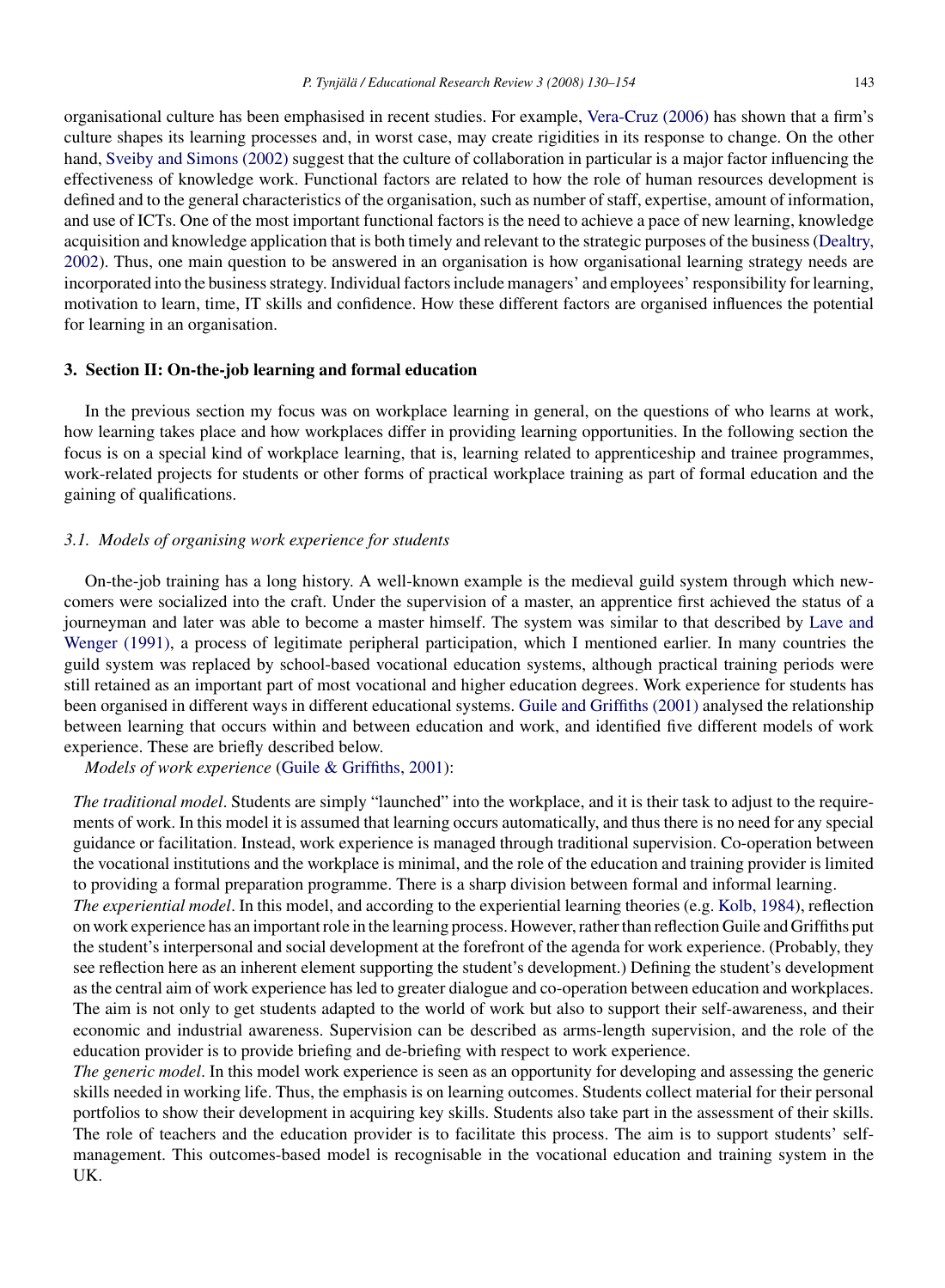*The work process model*. In this model the aim is that the students develop a holistic understanding of the work process and work context. The idea is that the students adjust themselves to the changing context of work through the opportunity to participate in different communities of practice and this way develop the capacity to transfer the knowledge and skills gained in one work context to another. The model requires the integration of theoretical and practical learning, and hence collaboration between educational institutions and the workplace is important. Work experience is managed by coaching students, and the role of the education and training provider is to support reflection-in-action and reflection-on-action.

*The connective model*. On the basis of socio-cultural learning theories Guile and Griffiths present the connective model as the ideal model of utilising work experience. At the core of this model is making of a "reflexive" connection between formal and informal learning, and between "vertical" and "horizontal" learning, the former referring to students' conceptual development, the latter to the development of students' capacity to work in different contexts. The idea is to resituate learning in a way that requires students to draw upon their formal and conceptual learning. Through working collaboratively the aim is to develop polycontextual and connective skills which enable "boundary crossing" by students, that is, the ability to work in changing and new contexts. This requires close co-operation between educational institutions and workplaces, and therefore the central role of the education and training provider is to develop partnerships with workplaces to create environments for learning.

According to Guile and Griffiths, all these models, except for the ideal connective model, can be recognised in existing European VET systems. However, the classification is more analytical than descriptive: no specific work experience programme fits neatly into any one model and some programmes may contain elements of more than one model. The fifth model, the connective model, represents a new approach which the authors put forward as a new framework for a curriculum designed to emphasise the connection between the learning that takes place in different educational and work contexts.

Recent studies on Finnish vocational education and training have found differences between fields of study in models of organising learning at work for students (Tynjälä, [Virtanen, & Valkonen, 2005b](#page-24-0); [Virolainen, 2004, 2006;](#page-24-0) [Virtanen &](#page-24-0) Tynjälä, [in press](#page-24-0)). For example, in a study by Virtanen and Tynjälä [\(in press\)](#page-24-0) it was found that all the models described by Guile and Griffiths were present in VET and that there was a clear trend away from traditional model towards the other models. School-based learning and work-based learning were most closely connected with each other in the field of social and health care, while features of the traditional model were observed most often in the field of technical education. Furthermore, social and health care students gave higher ratings of their boundary crossing skills than did students in other fields, a result consistent with the findings on connectivity.

How, then, can the ideal of connectivity be realised in education? I suggest that this is possible through the pedagogical approach I call *integrative pedagogics* (Tynjälä, [2005, 2007](#page-23-0)). This is a not a specific method of teaching; instead it is a principle which states that in any learning situation key elements of expertise – that is, theory, practice and self-regulation – should be integrated. Incorporating work-based learning in education requires the development of pedagogical models which take into account both the situated nature of learning and generic knowledge on the development of expertise. [Fig. 3](#page-15-0) presents such a model. It is based on various accounts of the components of expertise ([Bereiter, 2002;](#page-20-0) [Bereiter & Scardamalia, 1993;](#page-20-0) [Eraut, 1994, 2004a;](#page-21-0) Le Maistre & Paré, 2006). Briefly, professional expertise can be described as consisting of three basic elements which are *closely integrated* with each other: *theoretical knowledge, practical knowledge* and *self-regulative knowledge*. Theoretical knowledge and practical knowledge, located at the top of [Fig. 3](#page-15-0) represent intrinsically very different types of knowledge. Theoretical knowledge is universal, formal and explicit in nature. It can easily be explicated, for example, in books and lectures. In contrast, practical knowledge that we gain through practical experiences is case-specific—it is not universal in the way theoretical knowledge is. Practical knowledge (often referred to as procedural knowledge or simply as skills) is often not so easy to explicate; rather it is intuitive, implicit or tacit in nature. The arrows between the boxes labeled theoretical and practical knowledge in [Fig. 3](#page-15-0) illustrate the significance of the interaction between and integration of these different types of knowledge. For example, Gaie Leinhardt and her colleagues (1995) emphasize that professional education should involve both the transformation of theoretical knowledge into a form where it becomes available for use in particular cases, and the explication and conceptualisation of tacit knowledge derived from work experience. In other words, theories should be considered in the light of practical experience and practical experience in the light of theories. While traditional education has treated them separately (e.g. theoretical courses and practice periods have been carried out separately without any connection), modern pedagogical thinking emphasises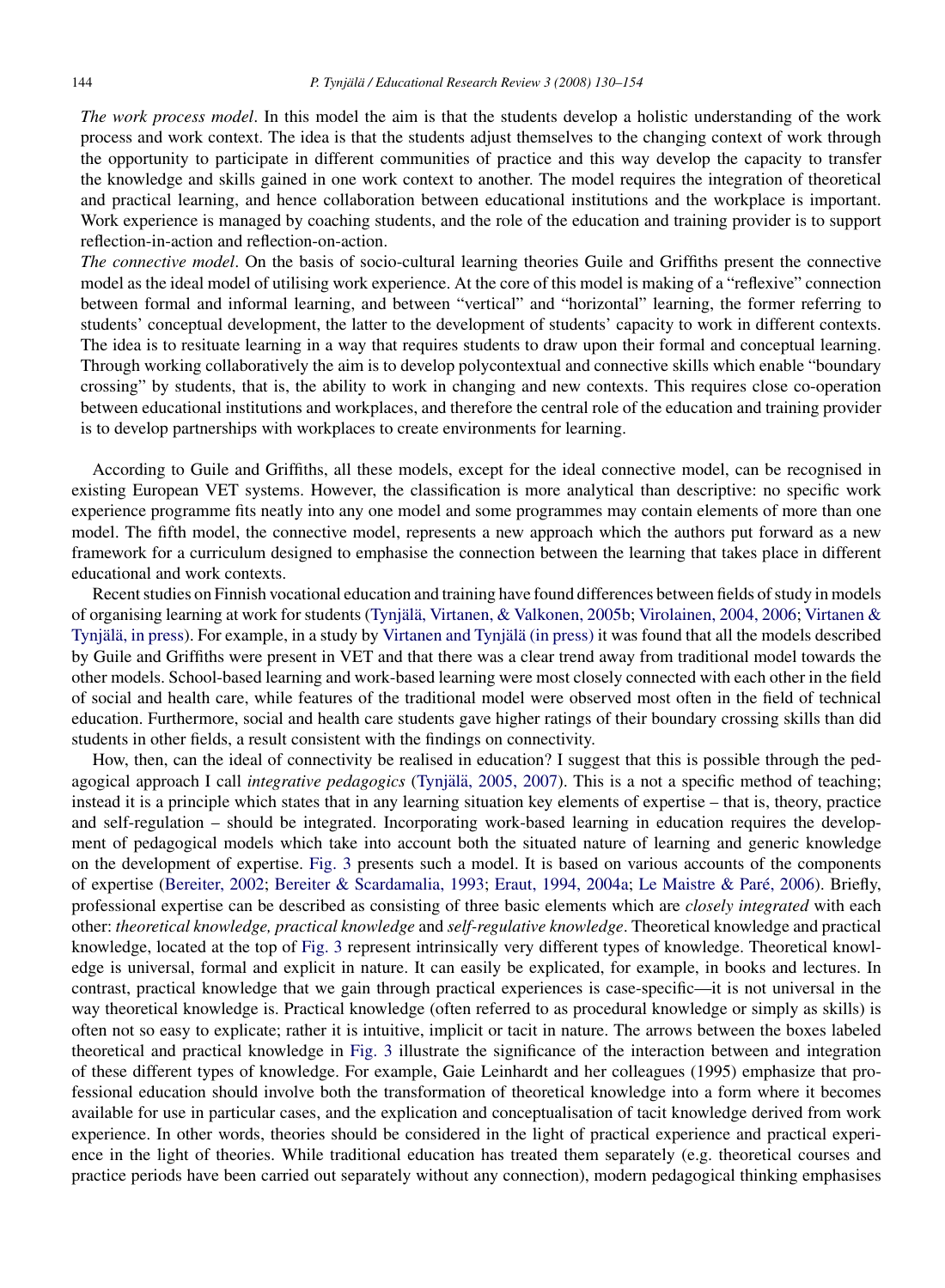<span id="page-15-0"></span>

Fig. 3. Integrative components of the development of vocational and professional expertise (Tynjälä [et al., 2006](#page-23-0)).

the unity of theory and practice (see, for example, [Guile & Griffiths, 2001;](#page-21-0) [Griffiths & Guile, 2003;](#page-21-0) Tynjälä [et al.,](#page-24-0) [2003\).](#page-24-0)

Besides theoretical and practical knowledge, the third constituent of expertise is self-regulative knowledge, including metacognitive and reflective skills (e.g. [Bereiter, 2002;](#page-20-0) [Bereiter & Scardamalia, 1993\).](#page-20-0) Linking the development of self-regulation with theory and practice is shown at the center of Fig. 3. In the process of integrating theory and practice mediating tools are needed. All activities that enable students to make tacit knowledge explicit or analyse theoretical knowledge and practical experience are potential mediating tools. These include, for instance, discussions with a tutor, mentor or a small group, or writing assignments, such as analytic tasks, portfolios and self-assessments. Alternatively, during their apprenticeship students may write a learning journal to reflect on their work and learning. These kind of activities allow students to develop their self-regulatory knowledge in a context provided by the knowledge and problem domain of their future profession.

According to [Bereiter and Scardamalia \(1993\)](#page-20-0) it is through problem solving that formal knowledge acquired in education is transformed into an expert's flexible informal knowledge. The process of integrating theory, practice and self-regulation can be seen as a problem-solving process where students simultaneously need to solve practical problems and related conceptual problems, that is, problems of understanding. In terms of [Sternberg's \(2004\)](#page-23-0) triarchic theory of intelligence, this could be described as using analytic, creative and practical intelligence in an integrative way. This is illustrated at the bottom of Fig. 3. Formal knowledge is turned into skills when it is used to solve practical problems and into informal knowledge when it is used to solve problems of understanding [\(Bereiter](#page-20-0) [& Scardamalia, 1993,](#page-20-0) p. 66). The result may be a creative solution to the problem. Accordingly, instead of traditional forms of delivering knowledge, problem-solving tasks should form the core of the education of a skilled workforce.

What, then, are the implications of this model for learning in authentic working life situations? There are at least three implications:

- (1) The development of vocational and professional expertise must be seen as a holistic process in which theory cannot be separated from practice—or practice cannot be separated from theory.
- (2) Second, when students are solving real life problems either in authentic working life or in simulated contexts, they need to be provided with conceptual and pedagogical tools which make it possible for them to integrate theoretical knowledge with their practical experiences.
- (3) Participating in real life situations is a necessary but not a sufficient condition for the development of high level expertise.Only deep integration of theoretical, practical and self-regulative knowledge creates expertise.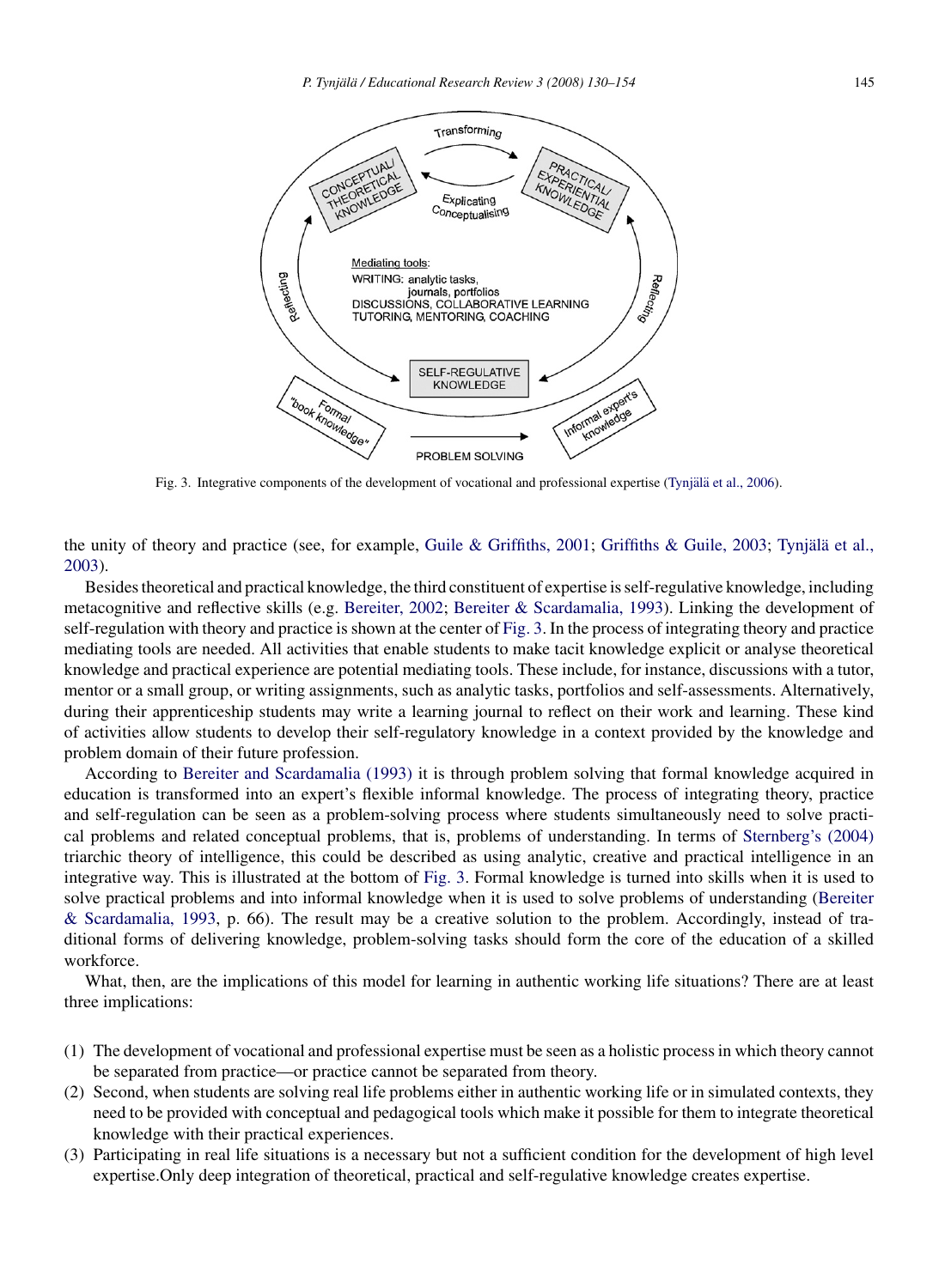

Fig. 4. Example of a connective curriculum.

My main suggestion is that work-related learning should be an integral part of a curriculum and linked with other courses. In other words, apprenticeship or practice periods are not separated from teaching in other courses but related to each other. Fig. 4 presents an example. Here, the semester begins with three parallel courses. Course 1 may be in mother tongue, and course 2 and course 3 in vocational subjects. After these courses the students do an apprenticeship or some other kind of work-related learning, following which the three courses continue. The idea is that in courses 1, 2 and 3 the students are given analytic tasks, observation tasks, application tasks or any learning tasks through which allow them to examine their work practice in the light of a conceptual or theoretical framework, i.e. by applying theoretical concepts. After the work-related learning period the tasks are discussed and the outcome summarised, and the students' work experience is re-analysed in the light of theory.

In some countries newly established work-based degrees in higher education are already in place. For example, in the UK the Foundation Degree based on work experience has recently gained popularity ([Zamorski, 2006\).](#page-24-0) Likewise, in Finland polytechnics have established a new Master's level degree for which 3 years of work experience after the Bachelor's degree is a basic entrance requirement and in which a work-based development project forms a central part (Välimaa  $&$  Neuvonen-Rauhala, in press). In programmes like these it is particularly important that work experience is connected to conceptual and theoretical learning. However, I suggest that the integrative model should be the basis of any vocational or higher education study programme.

In incorporating workplace learning into the curriculum there is the danger that core subjects, such as mother tongue, languages and mathematics, will somehow be marginalised. However, one important idea in the connective model is that work-based learning is linked not only with vocational subjects but also with core subjects. For example, in their working life project studies, students can practise how to take minutes in a project meeting, analyse communication practices in the workplace or write work-related documents in a foreign language. Another important principle of connective work-related learning is that students are not just sent out into working life but that they receive coaching and guidance and that their learning is facilitated. An ideal is that students are assigned a tutor from their educational institution and a mentor or workplace trainer from the workplace and that these three partners regularly meet and talk to each other. It is also important that the aims of the work-related learning period are set out beforehand and that these aims derive from the curriculum and connect with theoretical knowledge. Thus, work-related learning becomes intentional learning. It is also very important that work-related learning is planned in collaboration with workplaces. Only in this way can all three parties construct shared goals and modes of action.

In addition to a period in the workplace, there are other pedagogical solutions which aim at giving students experience of authentic problems and procedures in working life. These include pedagogic approaches such as problem-based learning (PBL) (see, e.g. [Boud & Feletti, 1991\),](#page-21-0) case-based learning (e.g. [Markowitsch & Messerer, 2006\)](#page-22-0) and project-based learning (e.g. Helle, Tynjälä, [& Olkinuora, 2006; Helle, Tynj](#page-22-0)älä, [& Vesterinen, 2006](#page-22-0)).

*Problem-based learning* (PBL) is a curriculum development and instructional approach that applies problematic situations adapted from real world issues as a starting point for learning and studying (see, e.g. [Albanese & Mitchell,](#page-20-0) [1993;](#page-20-0) [Boud & Feletti, 1991;](#page-21-0) [Norman & Schmidt, 2000\).](#page-22-0) The courses are structured around problems rather than subjects or disciplines, and theoretical material is studied to find solutions to real-life cases. Students are encouraged to apply their existing knowledge and to identify their further learning needs in co-operation with other students. Students work in small groups with authentic ill-structured problems, although not usually in authentic environments. Although PBL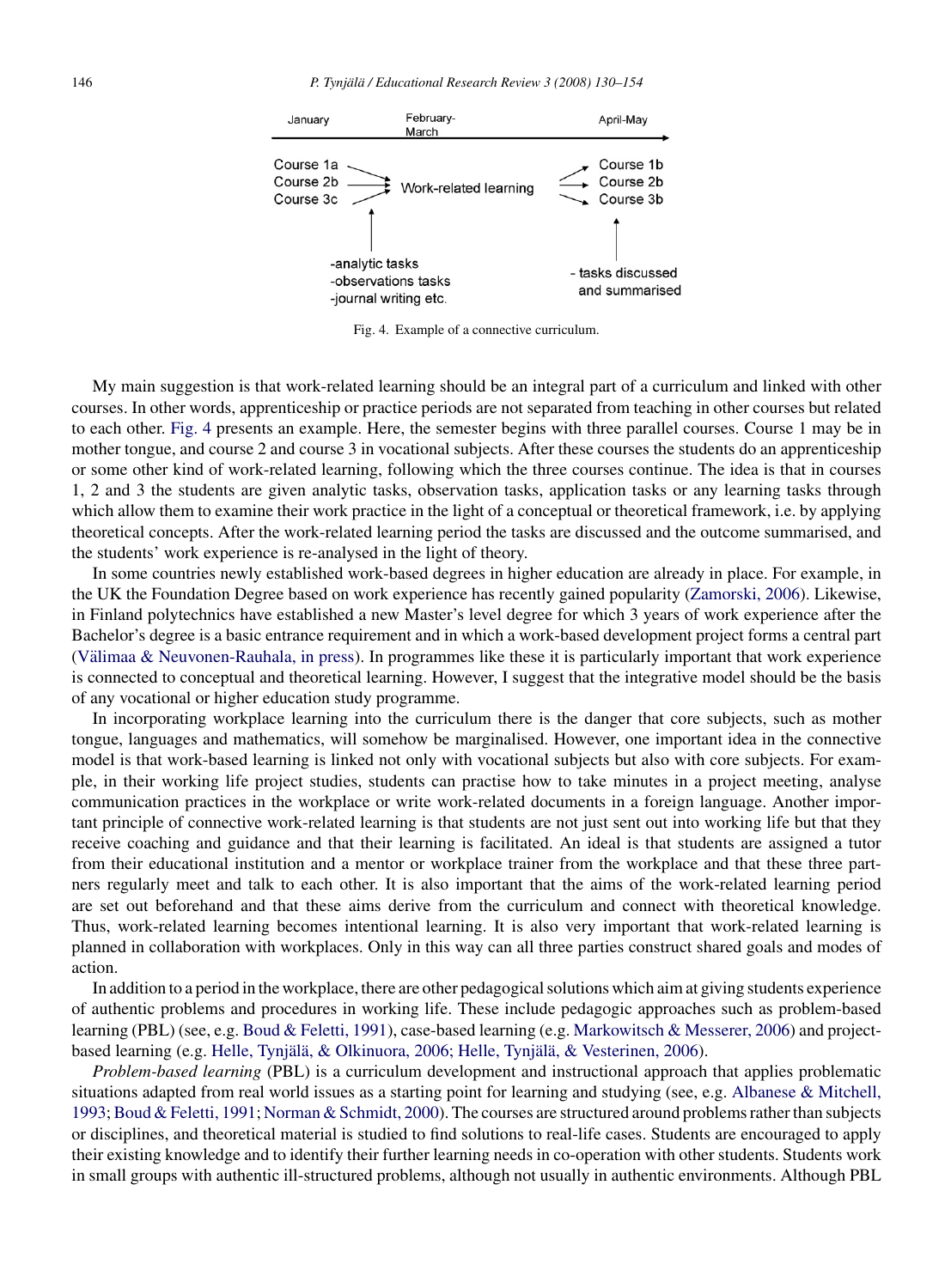is not a work-based learning method itself, the PBL process involves practising many of the skills needed in working life. It strongly relies on a combination of collaboration, co-operation, knowledge sharing and independent work, all of which are very important in the world of work (see, Tynjälä [et al., 2006](#page-23-0)). Furthermore, an important aspect of expertise, self-regulative knowledge, involving metacognitive and reflective skills, develops through PBL. Numerous studies and reviews in the field of medical education, for example, have shown that PBL students perform as well as other students' in their final examinations, but score higher in clinical problem solving. They also significantly better understand the principles that link concepts, and seem to be better at retaining the things they have learnt. PBL students show a greater satisfaction with their studies and greater self-regulation of learning (see, for example, [Albanese & Mitchell, 1993;](#page-20-0) [Dochy, Segers, van den Bossche, & Gijbels, 2003;](#page-21-0) [Gijbels, Dochy, van den Bossche, & Segers, 2005\).](#page-21-0) Thus, there seems to be a lot of evidence to show that PBL methods are successful in developing both conceptual understanding and generic working-life skills.

*Case-based learning* and *project-based learning* are somewhat more authentic than problem-based learning. Students work in small groups on concrete problems or cases which often are authentic commissions from enterprises or public organisations. Work-related project learning differs from problem-based learning in its emphasis on pro-ducing a concrete end product for the client organisation (see, e.g. [Olesen & Jensen, 1999;](#page-22-0) [Tourunen, 1992, 1996\).](#page-23-0) For example, [Miettinen and Peisa \(2003\)](#page-22-0) examined one such course in business administration. The student teams first made designs for an enterprise of their own. They then examined the operations and activities of a real-life partner enterprise and some of the problems involved in them. After this they designed, within their own "shadow enterprise", alternative modes of action for the real enterprise or one of its departments. The partner enterprise evaluated the solutions suggested by the student teams and considered their possible implementation in the organisation. According to Miettinen and Peisa, some of the student teams came up with new ideas and action models that interested the partner enterprise, while some of the students' suggestions were not feasible. However, even when the students' suggestions were rejected, the outcome activated their learning potential. It is also possible to combine problem-based and project-based studies. One way to do this is to first study the theoretical foundation needed in the project, using PBL, before taking up a concrete assignment intended to create the product or the plan (cf. Jäntti, 2003).

[Markowitsch and Messerer \(2006\)](#page-22-0) describe a course in "integrated case studies" given in the Fachochshule Kufstein, Austria. In this course students receive project assignments from companies who also pay them a small amount of financial compensation. The idea is to secure motivation and interest on both sides. Thus, the company has a real interest in getting results; and the students experience quality, deadline and cost pressures, as in the real working world. A master plan for the project is developed at a kick-off meeting with the company after which the student group works as a project organisation with project management, division of tasks, time schedules etc. This way they experience realistic business demands such as keeping deadlines, communication problems, changes in structures or goals etc. Midway, the student groups report on the current status of their project and the problems and difficulties they have encountered in relation to it to other groups of students. At the end of the project, the students write a comprehensive report and a ten to fifteen-page summary for the company. The results are also presented to the other students and to the company. Project groups are assessed 25% on the basis of their project management (division of tasks, realistic planning, keeping of deadlines, etc.) and 75% on the basis of the results (content and form of the report, presentation, creativity in approaches to solutions, etc.). A project usually spans one semester.

Similar project-based courses have been examined by Eteläpelto (1998) and Helle, Tynjälä, [Olkinuora, & Lonka,](#page-22-0) [2007. T](#page-22-0)hese courses are part of the information systems design programme at the University of Jyväskylä, Finland. The course involved students not only in designing and conducting the project work but also in reflecting on and evaluating their working process and outcomes. In these two-semester courses assessment was based on the tripartite principle  $(Tyni)$  a [& Tourunen, 2001](#page-24-0)). In other words, the students, the teachers and the representatives of the client companies were involved in assessing the students' project work. Here assessment focussed on the process (e.g. planning, project management, co-operation with clients and within the group, commitment), which formed 90% of the evaluation scheme, while the outcome was weighted at only ten per cent. Eteläpelto (1998) found that students' problem-solving methods developed considerably during the project and that the competence they acquired was an adequate foundation for the broad-based expertise they acquired later on. The students reported that in addition to domain-specific skills, they had also learnt many generic working life skills such as co-operation skills, oral and written communication skills, resource management, self-management and self-regulation skills, and social skills (e.g. self-expression, getting along with different people, etc.) (Tynjälä, [2001](#page-23-0)). Students also reported having gained in professional self-confidence or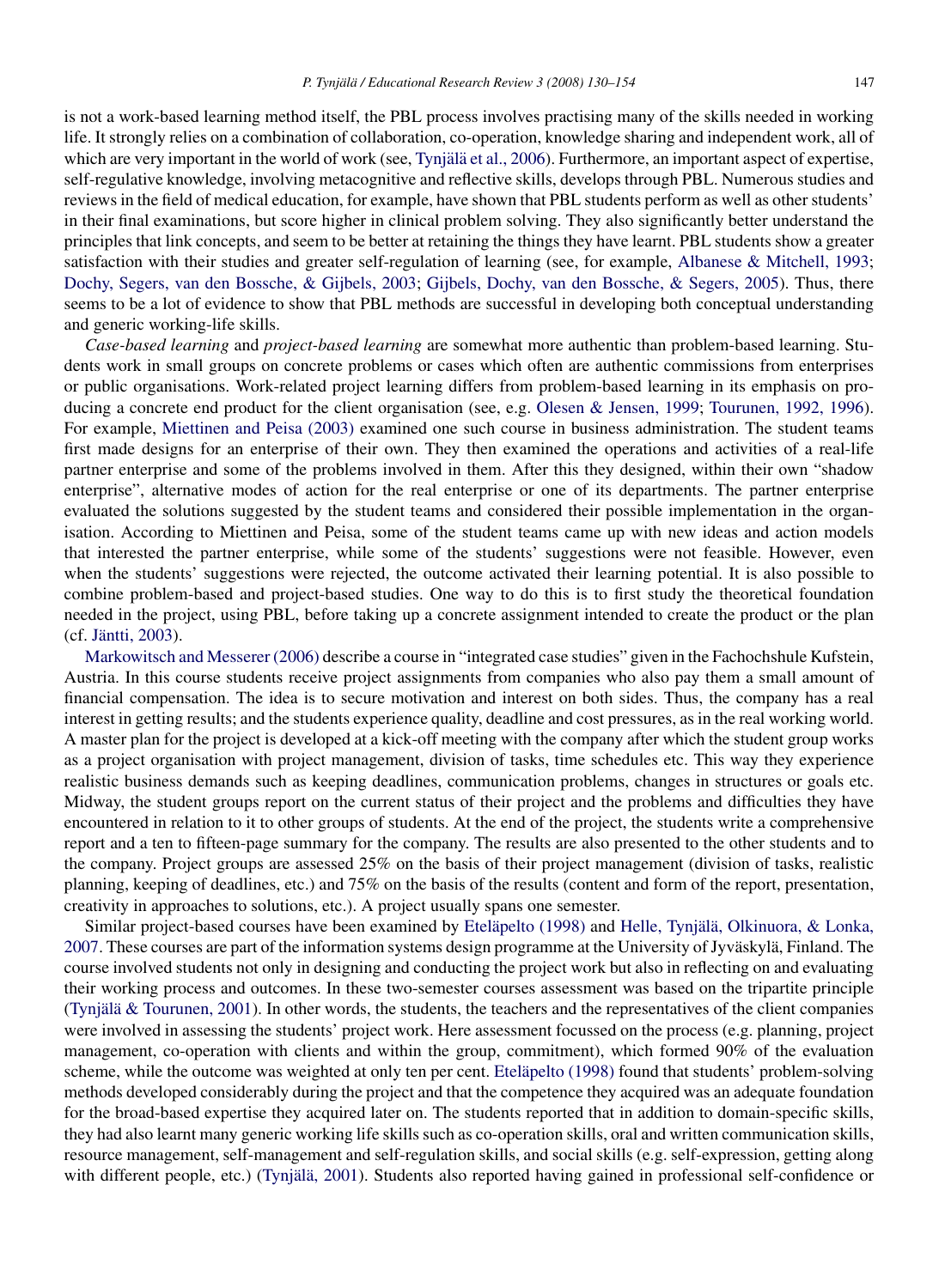self-concept [\(Helle et al., 2007\).](#page-22-0) Project studies can thus play a role in paving the way to working life for young people. They also seem to have a very positive influence on students' motivation. In a study by [Helle et al. \(2007\), t](#page-22-0)he general level of students' intrinsic study motivation increased substantially in students on a project course, while it remained stable in the control group who took part in a similar course but without the project component. Furthermore those students in the project group who initially scored lowest on self-regulation of learning seemed to benefit most in terms of intrinsic study motivation. Thus, work-related projects seem to add a particular motivational element to university studies.

An interesting point related to case-based and project-based learning is that their benefits not only accrue to students but also to the companies who provide the student groups with project assignments. For example, in the Jyväskylä case the same companies continue to collaborate with the University year after year—despite the fact that they pay a substantial amount of money as compensation for the project work. Interviews with the representatives of the companies indicate that teams of university students can make worthwhile contributions to working life.

# *3.2. Challenges facing co-operation between education providers and the workplace*

The research reviewed above has clearly shown that learning in authentic working life environments is very important in helping students to develop their competencies, skills and vocational identity. However, organising student on-thejob learning, practice periods, apprenticeship programmes, or project assignments is a challenging task. A particular challenge in the case of work-related learning is that, compared to school-based learning, it involves partners who may have different views of learning and of the aim of student placements. While students and teachers find it important to define learning goals at the beginning of the learning period, the negotiation of learning goals is not always in the interest of employers, as some studies have shown (e.g. [Virolainen, 2006;](#page-24-0) Virtanen and Tynjälä, 2007). The primary goal of employers is to make a profit, which may mean, if students are seen as a free or inexpensive workforce, that their learning needs are neglected. This is probably not such a problem in dual VET systems (e.g. in German or Austrian apprenticeship programmes) where there is a long tradition of workplace participation in vocational training. However, in these systems other problems seem to emerge. For example, there may not be enough places for apprentices, vocational training has lost its attraction for young people who nowadays prefer an academic education, and learning has been separated off from actual production in the company [\(Rauner, 2006\).](#page-23-0) The last of these is in clear contradiction to the ideas of situated learning ([Lave & Wenger, 1991;](#page-22-0) [Wenger, 1998\),](#page-24-0) which emphasise the significance of an authentic context for learning.

The tripartite principle in students' workplace learning is important not only in negotiating learning goals but also in the assessment of learning (Stenström & Laine, 2006). Current constructivist learning theories emphasise the importance of developing students' metacognitive and reflective skills (e.g. [von Wright, 1992\) f](#page-24-0)rom which it follows that students' self-reflection and self-assessment of learning becomes important. Furthermore, it is important for students to receive feedback from their workplace trainers, who have been able to follow their progress more closely than has been possible for their school teachers. This does not diminish the role of teachers, as it is they who in the first place are in charge of the pedagogical design of the curriculum and enabling the integration of theory and practice. Their role in student assessment is thus no less important.

The first part of this article emphasised the social nature of workplace learning. At work employees typically learn in collaborative situations. This applies to students as well. Therefore it is important that students gain access to different communities of practice. Student supervision and guidance in the workplace is also important. However, the people who are in charge of supporting students' learning at the workplace may not have pedagogical training themselves. Even those workplace trainers who have been educated in training often feel that their learning guidance and student assessment skills are inadequate (Stenström & Laine, 2006; Tynjälä, [Nikkanen, Volanen, & Valkonen, 2005](#page-23-0)). Therefore, one of the biggest challenges facing educational institutions and teachers is to train and coach workplace trainers. For example, in Finland vocational education providers have made considerable use of ESF funding to train tens of thousands workplace trainers for vocational students. Another model is to include trainers' training modules as a voluntary component in vocational curricula.

In addition to the formal training of trainers it is important that teachers and workplace trainers are in continuing contact with each other. They have a shared responsibility for supporting student learning and therefore they need to have a shared understanding of the goals of learning, ways of supporting learning (e.g. discussions, learning tasks through which theory and practice are integrated) and assessment of learning. Reaching shared understanding is not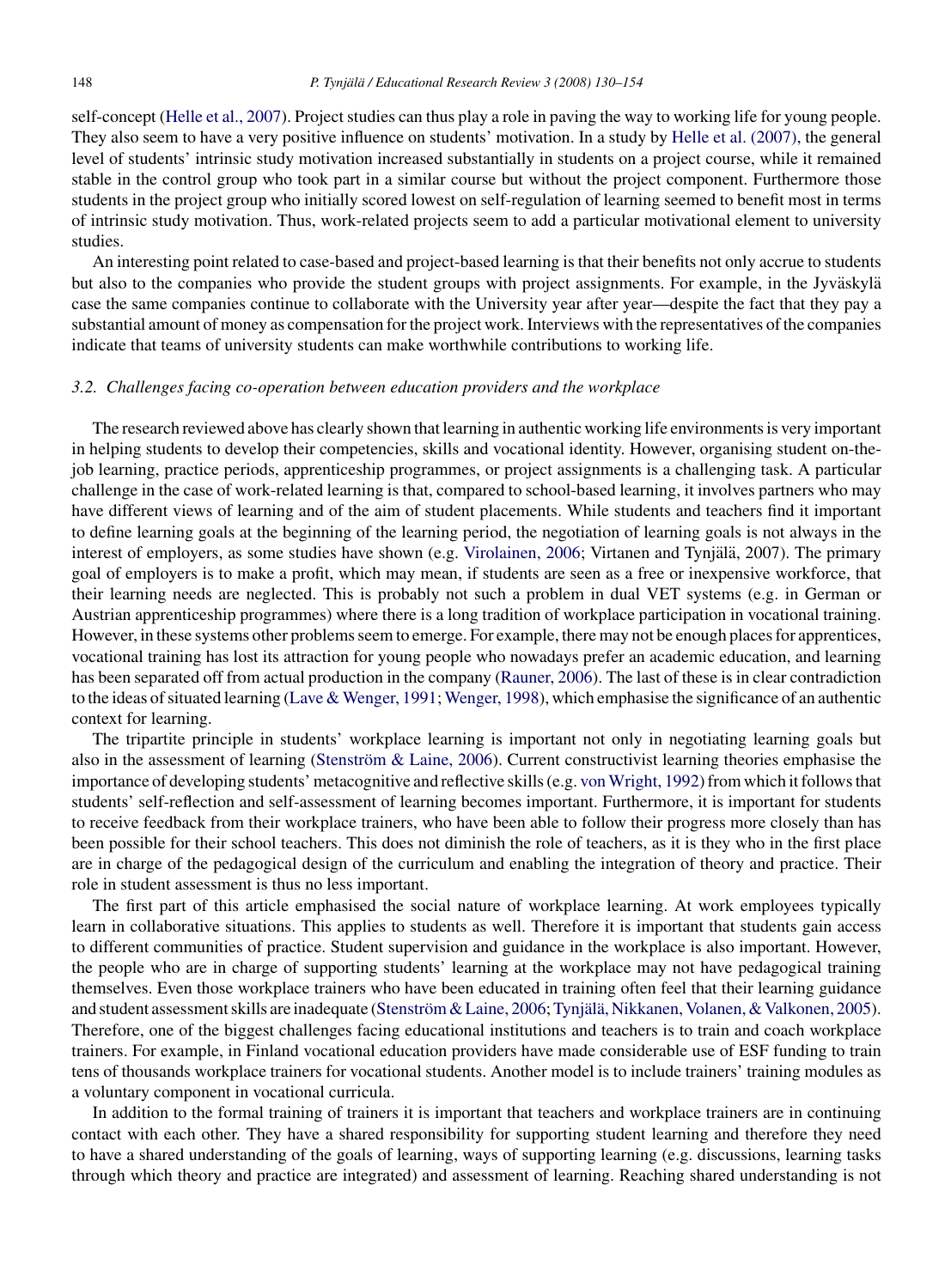possible without open communication, negotiation and collaboration. Close contacts between education institutions and working life are important also for curricular planning. In a rapidly changing world it is important that curricula are congruent with up-to-date occupational and professional requirements. This means that teachers must have direct contact with the needs of working life and that the representatives of working life participate in the planning of curricula. As educational matters are the primary responsibility of educational institutions and only of secondary interest to workplaces, the latter expect that collaboration will be initiated by teachers (Tynjälä, [Nikkanen, et al., 2005;](#page-23-0) Tynjälä, [Virtanen, et al., 2005](#page-23-0)).

What has been said above about teachers' responsibilities imply that the role and expertise of teachers in general, and vocational teachers in particular, is going through a fundamental transformation. Direct teaching has expanded to include guidance in the learning process, individual responsibility for teaching has become shared work with academic colleagues and workplace trainers, the traditional school-based working culture has become a more networked-based community, the supervision and guidance of students has expanded to include coaching by workplace trainers, etc. The new diversity that teachers' work involves, however, is not always easy for teachers themselves to accept. In particular, when teachers feel that the pressures for change originate outside the school community they may not appropriate new ideas or practices (see, [Hargreaves, 1994](#page-22-0) for different teacher cultures). It has been shown that knowledge creation, dissemination and utilisation is noticeably slower in the field of education than in some other fields (OECD, 2000). This is supported by another finding according to which in some respects vocational school working cultures may be somewhat more conservative and slower with respect to innovation than working cultures outside schools (Tynjälä [& Nikkanen, 2006\).](#page-23-0) Thus, there is a need to develop working cultures shared by teachers and researchers in which knowledge is created and used in a joint effort (see, [Bereiter, 2002\).](#page-20-0)

Among the most important challenges facing workplace learning is the development of what may be called workplace pedagogy (see, e.g. [Billett, 2002;](#page-20-0) [Fuller & Unwin, 2002\).](#page-21-0) The transfer of knowledge between education and workplace settings is problematic. [Eraut \(2004a\)](#page-21-0) has noted that recognizing what theory you need in any particular situation is mainly learned through participation in practice and receiving feedback on your actions. Theoretical knowledge remains inert or dormant until it is triggered by specific situations. According to Eraut's analysis, the transfer process may entail considerably more learning than the original acquisition of academic knowledge. The model of integrative pedagogy presented earlier suggests that when theory is learned it is necessary to apply it immediately to practical problem-solving situations – either to authentic or hypothetical cases – so as to develop integrated expert-like knowledge. Similarly, it is important that when students are having on-the-job experiences, whether as trainees, apprentices or student project participants, they have opportunities to reflect on their work processes and work contexts in the light of theory. This requires prescribed learning tasks. This kind of pedagogy relates formal and informal learning and promotes the development of reflective competence and boundary crossing skills (see, [Guile & Griffiths, 2001\).](#page-21-0) Bringing about an integrative and connective pedagogy is possible only in close partnerships between educational institutions and workplaces.

An important practical issue related to students' participation in working life as a part of their education and training concerns money: Since students work and thus contribute to the profits of the company or to the service provision of a public organization, should they be paid? Alternatively, we may ask: As enterprises or other work organizations need to invest time and effort in supervising, coaching and facilitating students, should they be compensated for this? Different education and training systems have different solutions to these questions. In general, most apprenticeship programmes are based on the idea that apprentices are employees, so they are paid. This is the case, for example, in the German dual system where working life traditionally occupies a strong position in vocational education and training, and thus invests highly in it. A different example is followed in Finland, where the VET system has traditionally been school-based but where a few years ago a new on-the-job learning system was adopted as an integrated part of all vocational study programmes. Of the 3-year study programmes at least half a year is done in an authentic work context. The training is explicitly defined as on-the-job learning instead of a traineeship, as it is emphasised that certain contents of the curriculum (e.g. certain skills, methods or procedures) are to be learnt in the workplace (instead of school). Consequently, workplaces are seen primarily as learning environments and therefore students are not paid. Instead they receive their normal student allowance during the workplace learning period. Employers are not usually compensated either as they are deemed to benefit from students' work. It should be noted, however, that, while these are the main guiding principles, in individual cases there is variation. Moreover, trainees from polytechnics and universities are often paid, and in some cases their employers may receive partial compensation for hiring students as trainees.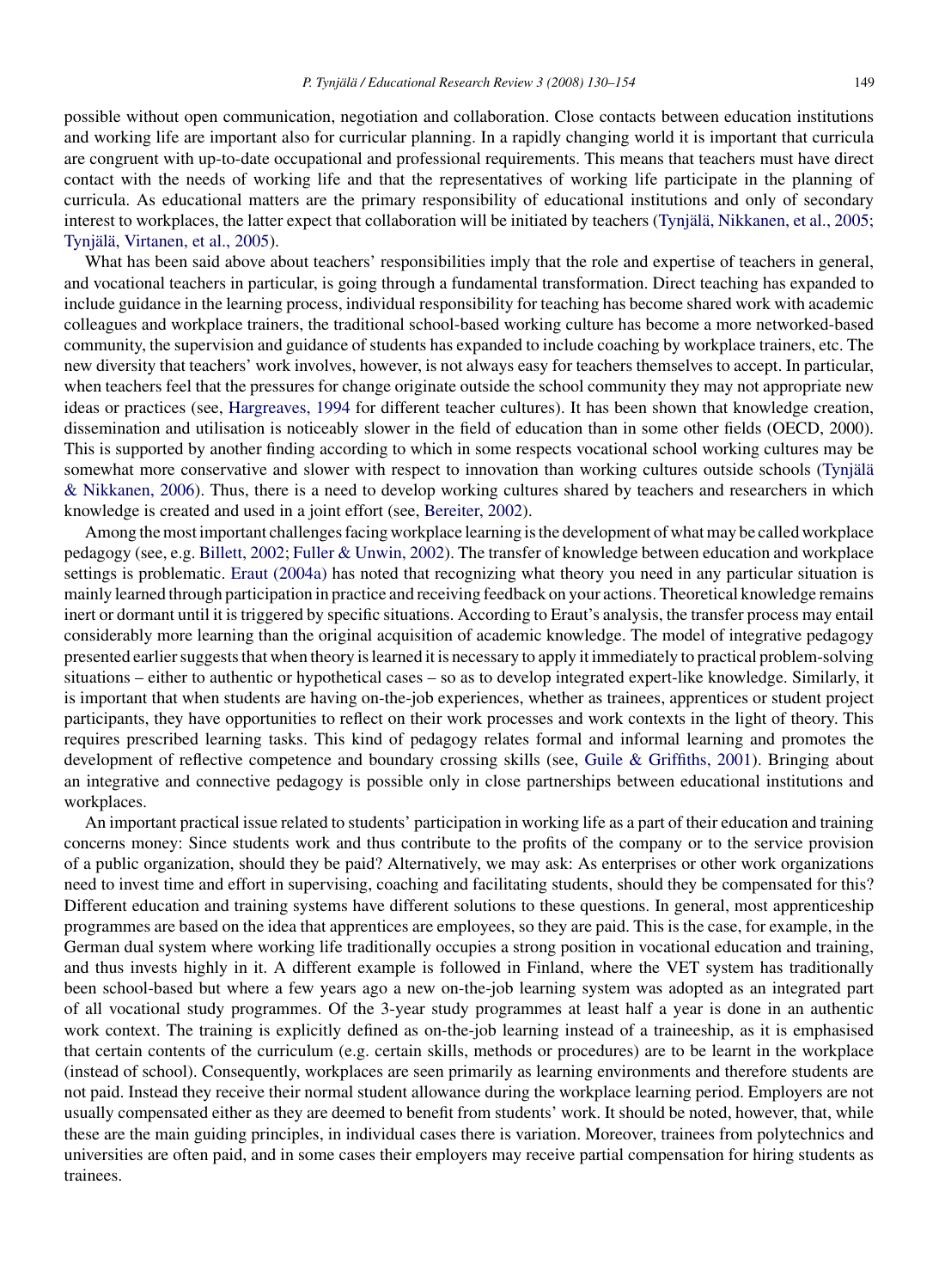# <span id="page-20-0"></span>**4. Conclusions**

In this paper I have examined the nature of workplace learning from different perspectives. First, I described the differences between learning at school and learning in the workplace, emphasising the informal, incidental, experiential, social, situated and practice-bound nature of the latter. I also gave consideration to the criticism that emphasising workplace learning as purely informal and incidental neglects the fact that many workplace practices are inherently pedagogical (see, e.g. Billett, 2004; [Fuller & Unwin, 2002\).](#page-21-0) Rapid and continuous change in society in general and in working life in particular have made lifelong learning and learning in the workplace a necessity for both organisations, nations and individuals. Therefore, in addition to being seen as environments for making a profit or providing services workplaces should also be seen as environments for learning.

Learning in the workplace can occur at different levels. Learners may be individuals, groups, whole organisations, inter-organisational networks or even geographical regions. The nature of learning varies as well. Learning has been described in three metaphors: as the acquisition of knowledge and skill, as participation in communities of practice and as knowledge creation ([Hakkarainen et al., 2004; Paavola et al., 2004; Sfard, 1998\).](#page-22-0) While the knowledge acquisition perspective has been typical in formal education, the participation and knowledge creation metaphors better describe workplace learning. People learn at work by participating in various working practices, collaborating with colleagues and clients and meeting new challenges. Learning is embodied in the development of better practices and the creation of social and material innovations. It is nurtured by progressive problem solving and the intention to integrate conceptual understanding with practical problem solving.

Although formal learning and informal workplace learning are different in nature, both are equally important for the development of vocational and professional expertise. Formal learning mainly produces explicit knowledge, while informal learning mainly produces tacit or implicit knowledge. Ideas stemming from different theoretical frameworks have emphasised the significance of the interaction and integration between formal and informal, or explicit and implicit knowledge [\(Eraut, 2004a;](#page-21-0) [Guile & Griffiths, 2001;](#page-21-0) Le Maistre & Paré, 2006; [Markowitsch & Messerer, 2006;](#page-22-0) [Nonaka](#page-22-0) [& Konno, 1998;](#page-22-0) [Nonaka & Takeuchi, 1995;](#page-22-0) [Simons & Rujters, 2004;](#page-23-0) Tynjälä [et al., 2006](#page-23-0)). It seems that this is one key to advancing workplace learning and the development of expertise.

The interplay between formal and informal learning also concerns formal education. It is important that schoolbased and work-based learning enter into a closer relationship. Formal education should adopt methods of teaching and studying that simulate real life situations. Educational programmes should be planned in such a way that authentic working life experience is provided to all students and that work-related learning involves integrating theoretical, practical and self-regulative knowledge, as suggested in the model of integrative pedagogics outlined earlier in this paper. At the same time, workplaces could benefit from formalising learning at work to some extent. Learning projects, learning networks between organisations, human resource development programmes and so on could be established to promote knowledge sharing, reflection, and innovation in organisations.

Collaboration between education and work is of fundamental importance for enhancing learning in both environments. This collaboration can take various forms, ranging from programmes providing students with *on-the-job training* to programmes providing working adults with *off-the-job training* (see, [Helle, 2007\).](#page-22-0) Students need the opportunity to participate in authentic communities of practice in workplaces, while every now and then employees need time and space to reflect on and conceptualise their practices as well as update their professional knowledge and skills. For both of these groups the integration of theoretical, practical and self-regulative knowledge and the integration of formal and informal learning are essential.

#### **References**

Albanese, M. A., & Mitchell, S. (1993). Problem-based learning: A review of literature on its outcomes and implementation issues. *Academic Medicine*, (68), 52–81.

Argyris, C., & Schön, D. A. (1996). *Organizational learning II: Theory, method and practice*. Reading, MA: Addison-Wesley.

- Ashton, D. (2002). The dynamic of workplace learning: The role of work organizations. In K. Evans, P. Hodkinson, & L. Unwin (Eds.), *Working to learn* (pp. 149–162). London: Kogan Page.
- Bereiter, C. (2002). *Education and mind in the knowledge age*. Mahwah, NJ: Erlbaum.

Bereiter, C., & Scardamalia, M. (1993). *Surpassing ourselves: An inquiry into the nature of expertise*. Chicago: Open Court.

Billett, S. (2002). Workplace pedagogic practices: Co-participation and learning. *British Journal of Educational Studies*, *50*(4), 457–483.

Billett, S. (2004). Learning through work: Workplace participatory practices. In H. Rainbird, A. Fuller, & A. Munro (Eds.), *Workplace learning in context* (pp. 109–125). London: Routledge.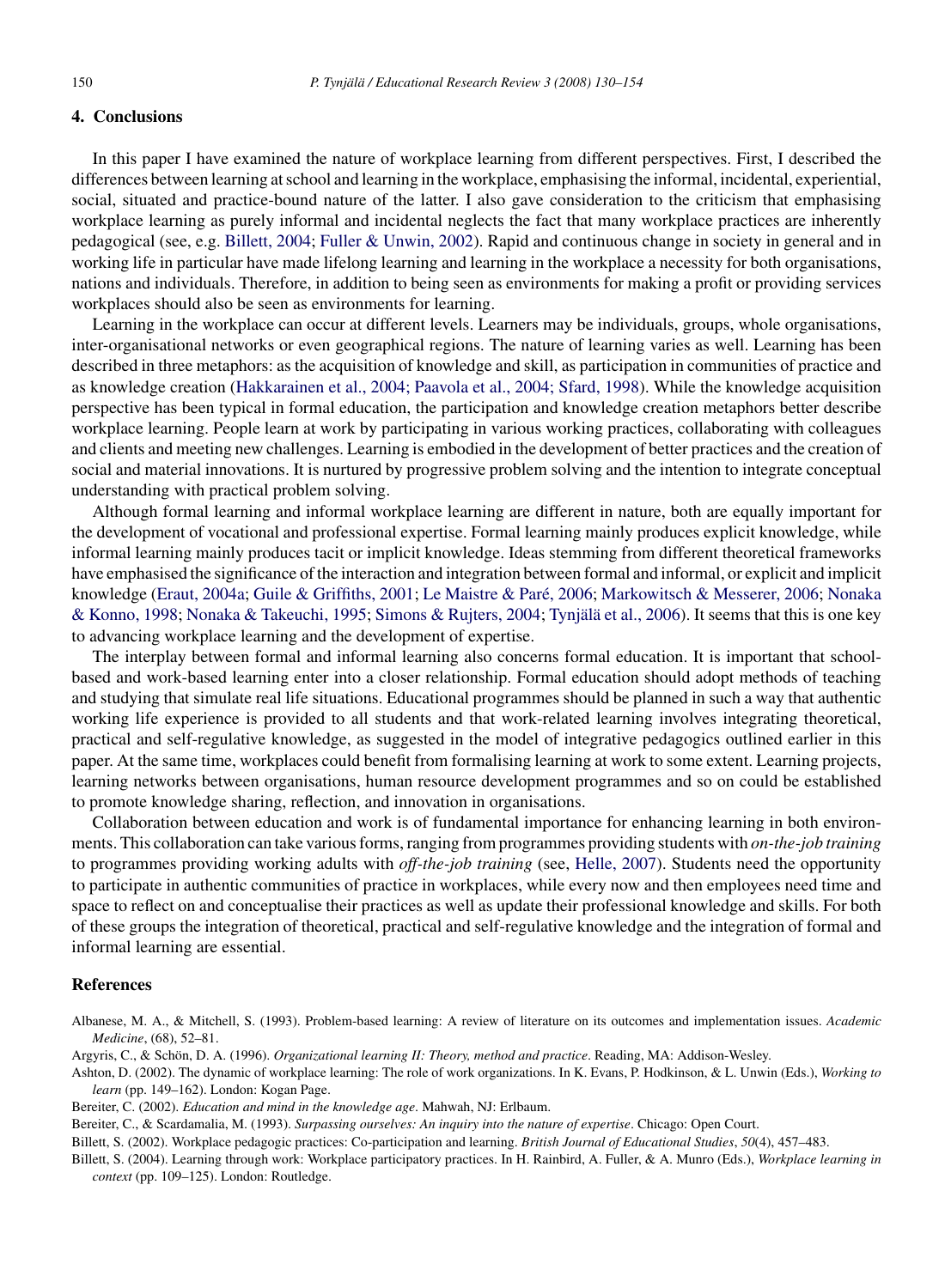- <span id="page-21-0"></span>Billett, S., Ovens, C., Clemans, A., & Seddon, T. (2007). Collaborative working and contested practices: Forming, developing and sustaining social partnerships. *Journal of Education Policy*, *22*(61), 637–656.
- Billett, S., & Seddon, T. (2004). Building community through social partnerships around vocational education and training. *Journal of Vocational Education and Training*, *56*(1), 51–67.
- Billett, S., Smith, R., Barker, M. (2005, December 12–14). *Interdependencies at work: Constituting reflection, performance dialogue and reward*. Paper presented at the Researching Work and Learning, RWL04, Conference, Sydney, Australia.
- Blom, R., Melin, H., & Pyöriä, P. (2001). *Tietotyö ja työelämän muutos. Palkkatyön arki tietoyhteiskunnassa*. Helsinki: Gaudeamus.

Boud, D., & Feletti, G. (Eds.). (1991). *The challenge of problem-based learning*. New York: St. Martin's Press.

- Boud, D., & Solomon, N. (Eds.). (2001). *Work-based learning. A new higher education?* Buckingham: The Society for Research into Higher Education & Open University Press.
- Boulton-Lewis, G., Pillay, H., & Wills, L. (2006). Changing workplace environments, conceptions and patterns of learning: Implications for university teaching. In P. Tynjälä, J. Välimaa, & G. Boulton-Lewis (Eds.), *Higher education and working life: Collaborations, confrontations and challenges* (pp. 145–161). Amsterdam: Elsevier.

Bromme, R., & Tillema, H. (1995). Fusing experience and theory: The structure of professional knowledge. *Learning and Instruction*, *5*, 261–267.

- Brown, A., Rhodes, E., & Carter, R. (2004). Supporting learning in advanced supply systems in the automotive and aerospace industries. In H. Rainbird, A. Fuller, & A. Munro (Eds.), *Workplace learning in context* (pp. 166–182). London: Routledge.
- Brown, J. S., Collins, A., & Duguid, P. (1989). Situated cognition and the culture of learning. *Educational Researcher*, *18*, 32–42.
- Camagni, R. (1991). *Innovation networks. Spatial perspectives*. London: Belhaven Press.
- Candy, P. C., & Crebert, R. G. (1991). Ivory tower to concrete jungle. The difficult transition from the academy to the workplace as learning environments. *Journal of Higher Education*, *62*(5), 570–592.
- Castells, M. (2000). *The rise of the network society* (2nd ed.). Oxford: Blackwell.
- Collin, K. (2002). Development engineers' conceptions of learning at work. *Studies in Continuing Education*, *24*(2), 133–152.

Collin, K. (2005). *Experience and shared practice. Design engineers' learning at work*. Jyväskylä: University of Jyväskylä.

- Collin, K., & Valleala, U.-M. (2005). Interaction among employees: How does learning take place in the social communities of workplace and how might such learning be supervised? *Journal of Education and Work*, *18*(4), 411–420.
- Dealtry, R. (2002). Managing the issue of learning relevance in the formulation of learning strategies. *Journal of Workplace Learning*, *14*(5), 205–214.
- Dochy, F., Segers, M., van den Bossche, P., & Gijbels, D. (2003). Effects of problem-based learning: A meta-analysis. *Learning and Instruction*, *13*(5), 533–568.
- Engeström, Y. (2004). The new generation of expertise. Seven theses. In H. Rainbird, A. Fuller, & A. Munro (Eds.), Workplace learning in context (pp. 145–165). London: Routledge.
- Engeström, Y., Engeström, R., & Kärkkäinen, R. (1995). Polycontextuality and boundary crossing in expert cognition: Learning and problem solving in complex work activities. *Learning and Instruction*, *5*(4), 319–336.
- Eraut, M. (1994). *Developing professional knowledge and competence*. London: Falmer Press.
- Eraut, M. (2004a). Transfer of knowledge between education and workplace settings. In H. Rainbird, A. Fuller, & A. Munro (Eds.), *Workplace learning in context* (pp. 201–221). London: Routledge.
- Eraut, M. (2004b). Informal learning in the workplace. *Studies in Continuing Education*, *26*(2), 173–247.
- Eraut, M., Alderton, J., Cole, G., & Senker, P. (1998). *Development of knowledge and skills in employment* (Final report of a research project funded by "The Learning Society" Programme of the Economic and Social Research Council). Sussex: University of Sussex.
- Eteläpelto, A. (1998). *The development of expertise in information systems design*. Jyväskylä: University of Jyväskylä.
- Fenwick, T. (2005, December 12–14). *Taking stock: A review of research on learning in work 1999–2004*. Paper presented at the Researching Work and Learning, RWL04, Conference, Sydney, Australia.
- Fuller, A., Hodkinson, H., Hodkinson, P., & Unwin, L. (2005). Learning as peripheral participation in communities of practice: A reassessment of key concepts in workplace learning. *British Educational Research Journal*, *31*(1), 49–69.
- Fuller, A., & Unwin, L. (2002). Developing pedagogies for the contemporary workplace. In K. Evans, P. Hodkinson, & L. Unwin (Eds.), *Working to learn* (pp. 95–111). London: Kogan Page.
- Fuller, A., & Unwin, L. (2003). Learning as apprentices in the contemporary UK workplace: Creating and managing expansive and restrictive participation. *Journal of Education and Work*, *16*(4), 407–426.
- Fuller, A., & Unwin, L. (2004). Expansive learning environments. Integrating organizational and personal development. In H. Rainbird, A. Fuller, & A. Munro (Eds.), *Workplace learning in context* (pp. 126–144). London: Routledge.
- Gijbels, D., Dochy, F., van den Bossche, P., & Segers, M. (2005). Effects of problem-based learning. A meta-analysis from the angle of assessment. *Review of Educational Research*, *75*(1), 27–61.
- Griffiths, T., & Guile, D. (2003). A connective model of learning: the implications for work process knowledge. *European Educational Research Journal*, *2*(1), 56–73.
- Guile, D., & Griffiths, T. (2001). Learning through work experience. *Journal of Education and Work*, *14*(1), 113–131.

Gustavsen, B., Ennals, R., & Nyhan, B. (2006). *Learning together for local innovation: Promoting learning regions*. Thessaloniki: Cedefop.

- Hager, P. (1998). Understanding workplace learning: General perspectives. In D. Boud (Ed.), *Current issues and new agendas in workplace learning* (pp. 31–46). Springfield, VA: NCVER.
- Hager, P. (2004). The conceptualization and measurement of learning at work. In H. Rainbird, A. Fuller, & A. Munro (Eds.), *Workplace learning in context* (pp. 242–258). London: Routledge.
- Hager, P. (2005, December 12–14). *The importance of contextuality in learning*. Paper presented at the Researching Work and Learning, RWL04, Conference, Sydney, Australia.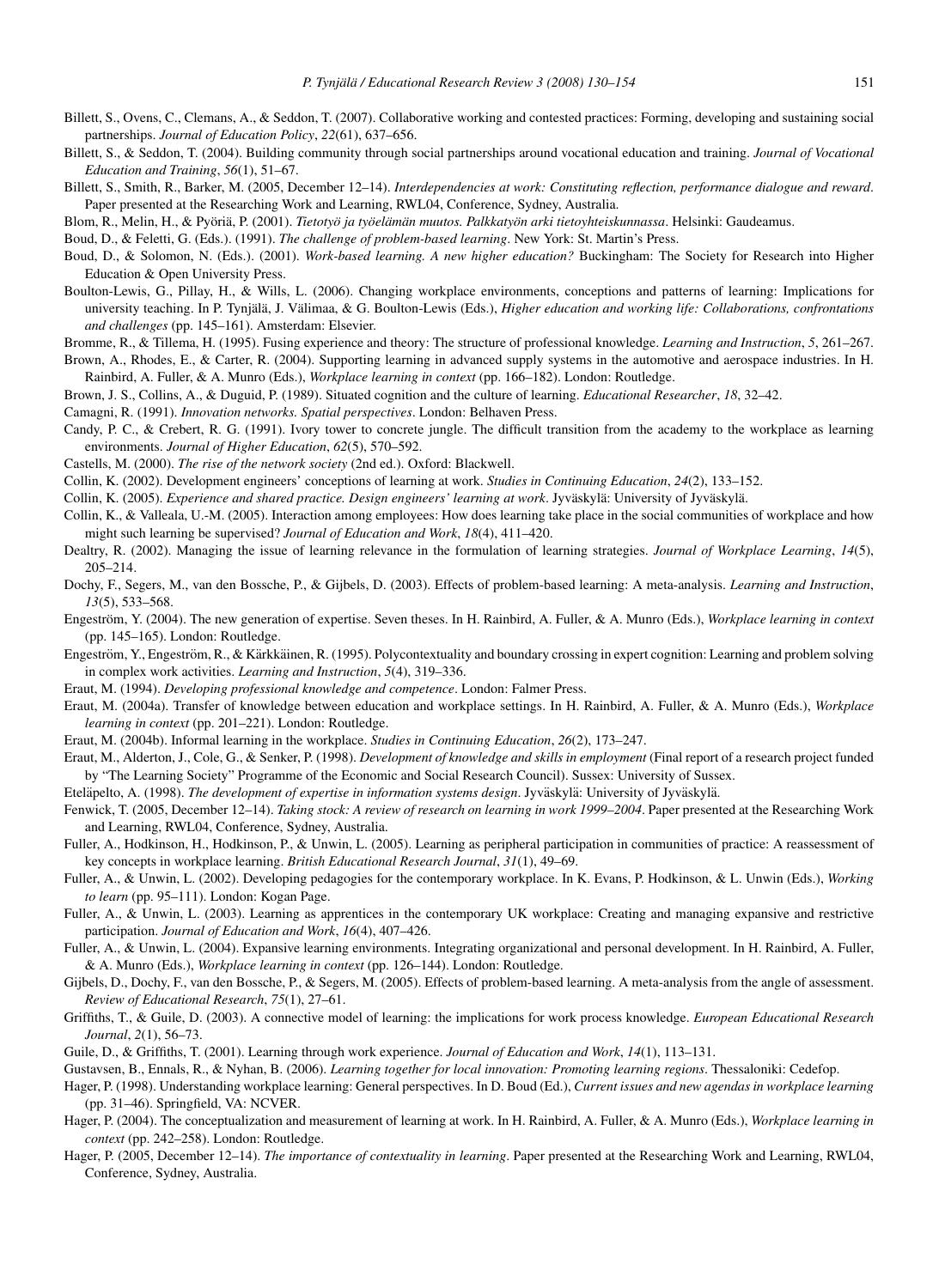- <span id="page-22-0"></span>Hakkarainen, K., Palonen, T., Paavola, S., & Lehtinen, E. (2004). *Communities of networked expertise: Professional and educational perspectives*. Amsterdam: Elsevier.
- Hargreaves, A. (1994). *Changing teachers, changing times. Teachers' work and culture in the postmodern age*. New York: Teachers College Press.
- Hatano, G., & Oura, Y. (2003). Commentary: Reconceptualizing school learning using insights from expertise research. *Educational Researcher*, *32*(8), 26–29.
- Heikkilä, K. (2006). *Työssä oppiminen yksilön lähtökohtien ja oppimisympäristöjen välisenä vuorovaikutuksena*. Tampere: Tampere University Press.
- Helle, L. (2007). *Exploring project-based learning in higher education: The interplay between teacher regulation and student self-regulation of learning*. Doctoral dissertation, Annales Universitatis Turkuensis Ser B. 302. Univerisity of Turku, Finland.
- Helle, L., Tynjälä, P., & Olkinuora, E. (2006). Project-based learning in post-secondary education—theory, practice and rubber sling shots. *Higher Education*, *51*(2), 287–314.
- Helle, L., Tynjälä, P., Olkinuora, E., & Lonka, K. (2007). Ain't nothing like the real thing? Motivation and study processes in university level project studies. *British Journal of Educational Psychology*, *77*, 397–411.
- Helle, L., Tynjälä, P., & Vesterinen, P. (2006). Work-related project as a learning environment. In P. Tynjälä, J. Välimaa, & G. Boulton-Lewis (Eds.), *Higher education and working life: Collaborations, confrontations and challenges* (pp. 195–208). Amsterdam: Elsevier.
- Hodkinson, P., & Hodkinson, H. (2004). The complexities of workplace learning. Problems and dangers in trying to measure attainment. In H. Rainbird, A. Fuller, & A. Munro (Eds.), *Workplace learning in context* (pp. 259–275). London: Routledge.
- Holmqvist, M. (2005, December 12–14). *Collective learning in innovative networks*. Paper presented at the Researching Work and Learning Conference RWL05, Sydney, Australia.
- Hytönen, T., & Tynjälä, P. (2005, December 12–14). A learning network promoting knowledge management. Paper presented at the Researching Work and Learning Conference RWL05, Sydney, Australia.
- Illeris, K. a. A. (2004). *Learning in working life*. Copenhagen: Learning Lab Denmark, Roskilde University Press.
- Jarvis, P. (1992). *Paradoxes of learning*. San Fransisco: Jossey-Bass.
- Jäntti, L. (2003). Facilitation of collaborative and contextual learning in an enterprise environment. Espoo: Helsinki University of Technology.
- Jørgensen, C. H., & Warring, N. (2002). Learning in the workplace—the interplay between learning environments and biographical learning ´ trajectories. In C. H. Jørgensen & N. Warring (Eds.), Adult education and the labour market vii, Vol. b. Papers from research project "Work, life; *learning environments and democratisation" presented at the 7th seminar of the ESREA Research Network, Roskilde, May, 2002* (pp. 9–33). Kobenhavn: BookPartner A/S.
- Kautto-Koivula, K. (1999). Degree-oriented professional adult education in the work environment. In P. Ruohotie, J. Honka, & A. Suvanto (Eds.), *The developmental challenges in the cooperation of education and training and working life* (pp. 57–70). Helsinki: Ministry of Education & Research Centre for Vocational Education.
- Knight, L. (2002). Network learning: Exploring learning by interorganizational networks. *Human Relations*, *55*(4), 427–454.
- Kolb, D. A. (1984). *Experiential learning. Experience as the source of learning and development*. Englewood Cliffs, NJ: Prentice Hall.
- Lave, J., & Wenger, E. (1991). *Situated learning. Legitimate peripheral participation*. Cambridge: Cambridge University Press.
- Lähteenmäki, S., Toivonen, J., & Mattila, M. (2001). Critical aspects of organizational learning research and proposals for its measurement. British *Journal of Management*, *12*, 113–129.
- Le Maistre, C., & Paré, A. (2006). A typology of knowledge demonstrated by beginning professionals. In P. Tynjälä, J. Välimaa, & G. Boulton-Lewis (Eds.), *Higher education and work: Collaborations, confrontations and challenges* (pp. 103–113). Amsterdam: Elsevier.
- Leinhardt, G., McCarthy Young, K., & Merriman, J. (1995). Intergrating professional knowledge: The theory of practice and the practice of theory. *Learning and Instruction*, *5*, 401–408.
- Markowitsch, J., & Messerer, K. (2006). Practice-oriented methods in teaching and learning in higher education: Theory and empirical evidence. In P. Tynjälä, J. Välimaa, & G. Boulton-Lewis (Eds.), *Higher education and working life: Collaborations, confrontations and challenges* (pp. 177–194). Amsterdam: Elsevier.
- Marsick, V. J., & Watkins, K. E. (1990). *Informal and incidental learning in the workplace*. London: Routledge.
- Miettinen, R., & Peisa, S. (2003). Integrating school-based learning with the study of change in working life. The alternative enterprise method. *Journal of Education and Work*, *13*(3), 309–319.
- Miles, R. E., Miles, G., & Snow, C. C. (2005). *Collaborative entrepreneurship. How communities of networked firms use continuous innovation to create economic wealth*. Standford, CA: Stanford Business Books.
- Morgan, K. (1999). The learning region: Institutions, innovation and regional renewal. *Regional Studies*, *31*(5), 491–503.
- Nelson, R. e. (1993). *National innovation systems: A comparative analysis*. Oxford: Oxford University Press.
- Nikkanen, P. (2001). Effectiveness and improvement in a learning organization. In E. Kimonen (Ed.), *Curriculum approaches* (pp. 55–76). Jyväskylä: University of Jyväskylä, Department of Education & Institute for Educational Research.
- Nonaka, I., & Konno, N. (1998). The concept of "ba": Building a foundation for knowledge creation. *California Management Review*, *40*(3), 40–54.
- Nonaka, I., & Takeuchi, H. (1995). *The knowledge-creating company. How Japanese companies create the dynamics of innovation*. New York: Oxford University Press.
- Norman, G. R., & Schmidt, H. G. (2000). Effectiveness of problem-based learning curricula: Theory, practice and paper darts. *Medical education*, *34*, 721–728.
- Olesen, H. S., & Jensen, J. H. E. (1999). *Project studies—a late modern university reform?* Roskilde: Roskilde University Press.
- Paavola, S., Lipponen, L., & Hakkarainen, K. (2004). Models of innovative knowledge communities and three metaphors of learning. *Review of Educational Research*, *74*(4), 557–576.
- Palonen, T. (2003). *Shared knowledge and the web of relations*. Turku: Annales Universitatis Turkuensis 266. Doctoral dissertation.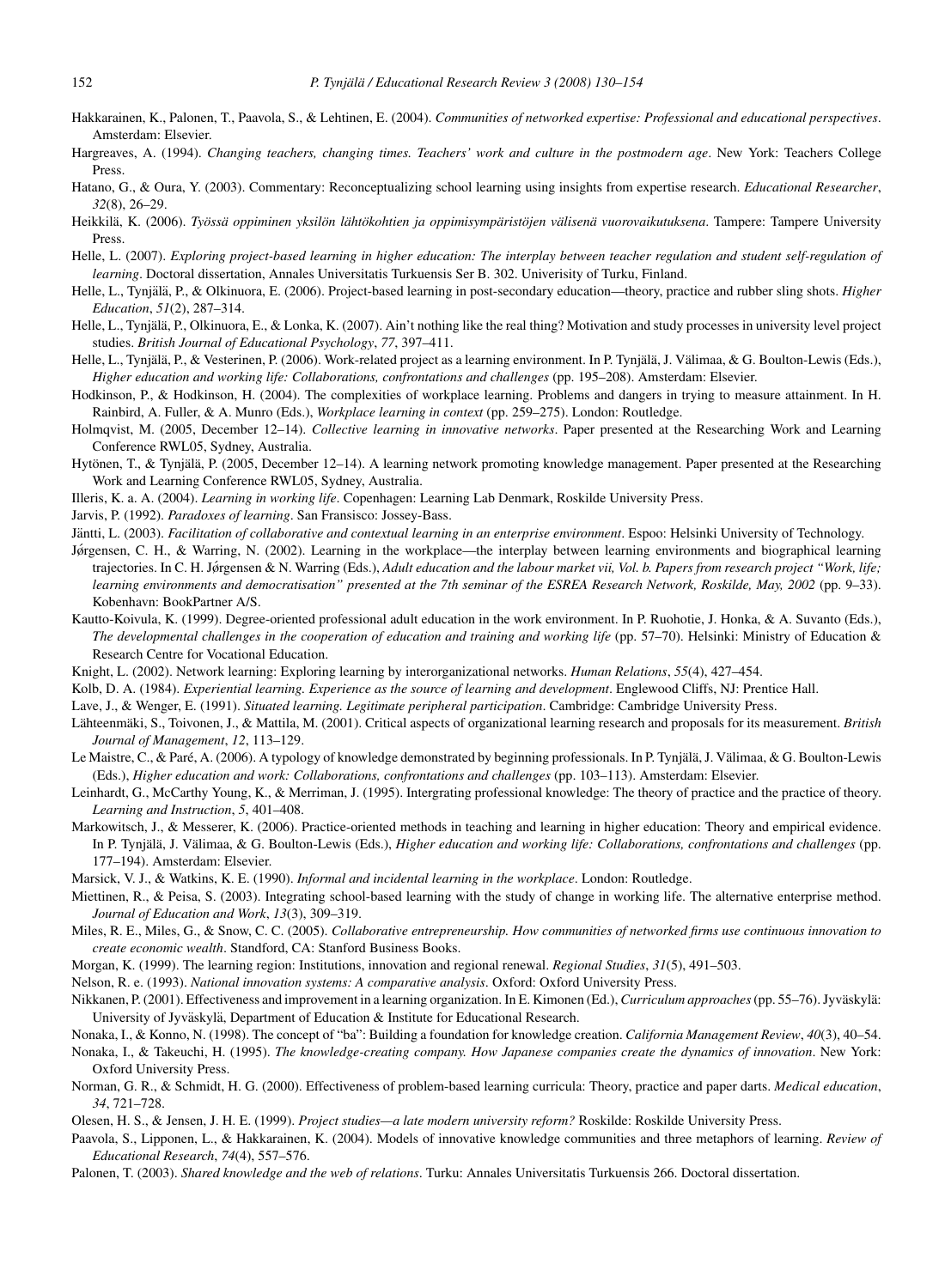<span id="page-23-0"></span>Pedler, M., Boydell, T., & Burgoyne, J. (1991). *The learning company* (2nd ed.). London: McGraw-Hill.

- Poell, R. F. (2006). Organizing learning projects whilst improving work: Strategies of employees, managers, and hrd professionals. In J. N. Streumer (Ed.), *Work-related learning* (pp. 151–180). Dordrecht: Springer.
- Poell, R. F., & van der Krogt, F. J. (2006). Learning at the workplace reviewed: Theory confronted with empirical research. In J. N. Streumer (Ed.), *Work-related learning* (pp. 71–94). Dordrecht: Springer.
- Poell, R. F., Van der Krogt, F. J., & Warmerdam, J. H. M. (1998). Project-based learning in professional organizations. *Adult Education Quarterly*, *49*(1), 28–42.
- Rauner, F. (2006, June 1–2). *Innovative apprenticeship 2010*. Paper presented at the meeting Learning Together for Local Innovation: Promoting Learning Regions, Bremen, Germany.

Reich, R. B. (1991). *The work of nations*. New York: Vintage Books.

Resnick, L. B. (1987). Learning in school and out. *Educational Researcher*, *16*, 13–20.

Robertson, C. (1998). Towards interactive business learning: A university for industry. *Virtual University Journal*, *1*(2), 100–110.

- Sambrook, S. (2006). Developing a model of factors influencing work-related learning: Findings from two research projects. In J. N. Streumer (Ed.), *Work-related learning* (pp. 95–125). Dordrecht: Springer.
- Senge, P. M. (1990). *The fifth discipline: The art and practice of the learning organization*. New York: Doubleday Currency.

Sfard, A. (1998). On two metaphors for learning and dangers of choosing just one. *Educational Researcher*, *27*, 4–13.

- Simons, R.-J., & Rujters, M. C. P. (2004). Learning professionals: Towards an integrated model. In H. P. A. Boshuizen, R. Bromme, & H. Gruber (Eds.), *Professional learning: Gaps and transitions on the way from novice to expert* (pp. 207–229). Dordrecht: Kluwer.
- Slotte, V., & Tynjälä, P. (2003). Industry-university collaboration for continuing professional development. *Journal of Education and Work*, 16(4), 445–464.
- Slotte, V., & Tynjälä, P. (2005). Communication and collaborative learning at work: Views expressed on a cross-cultural e-learning course. *International Journal of E-Learning*, *4*(2), 191–207.
- Slotte, V., Tynjälä, P., & Hytönen, T. (2004). How do HRD practitioners describe learning at work? *Human Resource Development International*, *7*(4), 481–499.
- Sternberg, R. J. (2000). Successful intelligence: A unified view of giftedness. In C. F. M. van Lieshout & P. G. Heymans (Eds.), *Developing talent across the life span* (pp. 43–65). New York: Psychology Press.
- Sternberg, R. J. (2004). Wisdom and giftedness. In L. V. Shavinina, E. S. Sprott, & M. Ferrari (Eds.), *Beyond knowledge: extracognitive aspects of developing high ability* (pp. 169–186). Mahwah, NJ: Erlbaum.
- Sternberg, R. J., & Grigorenko, E. L. (2000). Practical intelligence and its development. In R. Bar-On & J. D. A. Parker (Eds.), *The handbook of emotional intelligence: Theory, development, assessment and application at home, school and in the workplace* (pp. 215–243). San Francisco: Jossey-Bass.
- Stenström, M.-L. (2006). Polytechnic graduates working life skills and expertise. In P. Tynjälä, J. Välimaa, & G. Boulton-Lewis (Eds.), *Higher education and working life: Collaborations, confrontations and challenges* (pp. 89–102). Amsterdam: Elsevier.
- Stenström, M.-L., & Laine, K.e. (2006). *Towards good practices for practice-oriented assessment in European vocational education*. Jyväskylä: University of Jyväskylä. Institute for Educational Research. Occasional Papers 30.
- Stephenson, J., & Saxton, J. (2006). Online learning-through-work leading to university degrees: A case study. In P. Tynjälä, J. Välimaa, & G. Boulton-Lewis (Eds.), *Higher education and working life: Collaborations, confrontations and challenges* (pp. 247-262). Amsterdam: Elsevier.
- Sveiby, K.-S., & Simons, R. (2002). Collaborative climate and effectiveness of knowledge work—an empirical study. *Journal of Knowledge Management*, *6*(5), 420–433.
- Tikkamäki, K. (2006). Työn ja organisaation muutoksissa oppiminen. Tampere: Tampere University Press.
- Tourunen, E. (1992, July 13–17). *Educating reflective system designers by using the experiential learning mode*. Available on web page: [http://www.Cs.Jyu.Fi/](http://www.cs.jyu.fi/~eero/eero-pub.Html)∼eero/eero-pub.Html. Paper presented at the IFIP W.G. Professional Development of IT Professionals, Singapore.
- Tourunen, E. (1996, July 1–6). *How to support reflection in project-based learning using learning portfolios and information technology?* Available on web page: [Http://www.Cs.Jyu.Fi/](http://www.cs.jyu.fi/~eero/eero-pub.Html)∼eero/eero-pub.Html. Paper presented at the 5th International Conference on Experiential Learning, Cape Town, South Africa.
- Tynjälä, P. (2001). Writing, learning and the development of expertise in higher education. In P. Tynjälä, L. Mason, & K. Lonka (Eds.), Writing as *a learning tool. Integrating theory and practice* (pp. 37–56). Dordrecht: Kluwer Academic Publishers.
- Tynjälä, P. (2005, October 6–8). *Integrative pedagogics—learning in real life situations*. Keynote address in Enhancing Physiotherapy Competencies in Innovative Learning Environments. European Network of Physiotherapy in Higher Education, Helsinki, Finland.
- Tynjälä, P. (2007). Connectivity and transformation in work-related learning: Theoretical foundations. In M.-L. Stenström & P. Tynjälä (Eds.), *Towards integration of work and learning: Strategies for connectivity and transformation* (Accepted for publication by Springer)
- Tynjälä, P., & Häkkinen, P. (2005). E-learning at work: Theoretical underpinnings and pedagogical challenges. *The Journal of Workplace Learning*, *17*(5–6), 318–336.
- Tynjälä, P., & Nikkanen, P. (2006, September 12-16). *Towards a learning region—vocational education institutes creating innovative networks in central Finland*. Paper presented at the ECER2006, 2006, Geneva, Switzerland.
- Tynjälä, P., Nikkanen, P., Volanen, M. V., & Valkonen, S. (2005). Työelämäyhteistyö ammatillisessa koulutuksessa ja työyhteisöjen oppiminen. *Taitava Keski-Suomi -tutkimus osa II*. Jyväskylä: University of Jyväskylä. Institute for Educational Research.
- Tynjälä, P., Nuutinen, A., Eteläpelto, A., Kirjonen, J., & Remes, P. (1997). The acquisition of professional expertise—a challenge for educational research. *Scandinavian Journal of Educational Research*, *41*, 475–494.
- Tynjälä, P., Slotte, V., Nieminen, J., Lonka, K., & Olkinuora, E. (2006). From university to working life: Graduates' workplace skills in practice. In P. Tynjälä, J. Välimaa, & G. Boulton-Lewis (Eds.), *Higher education and working life: Collaborations, confrontations and challenges* (pp. 73–88). Amsterdam: Elsevier.